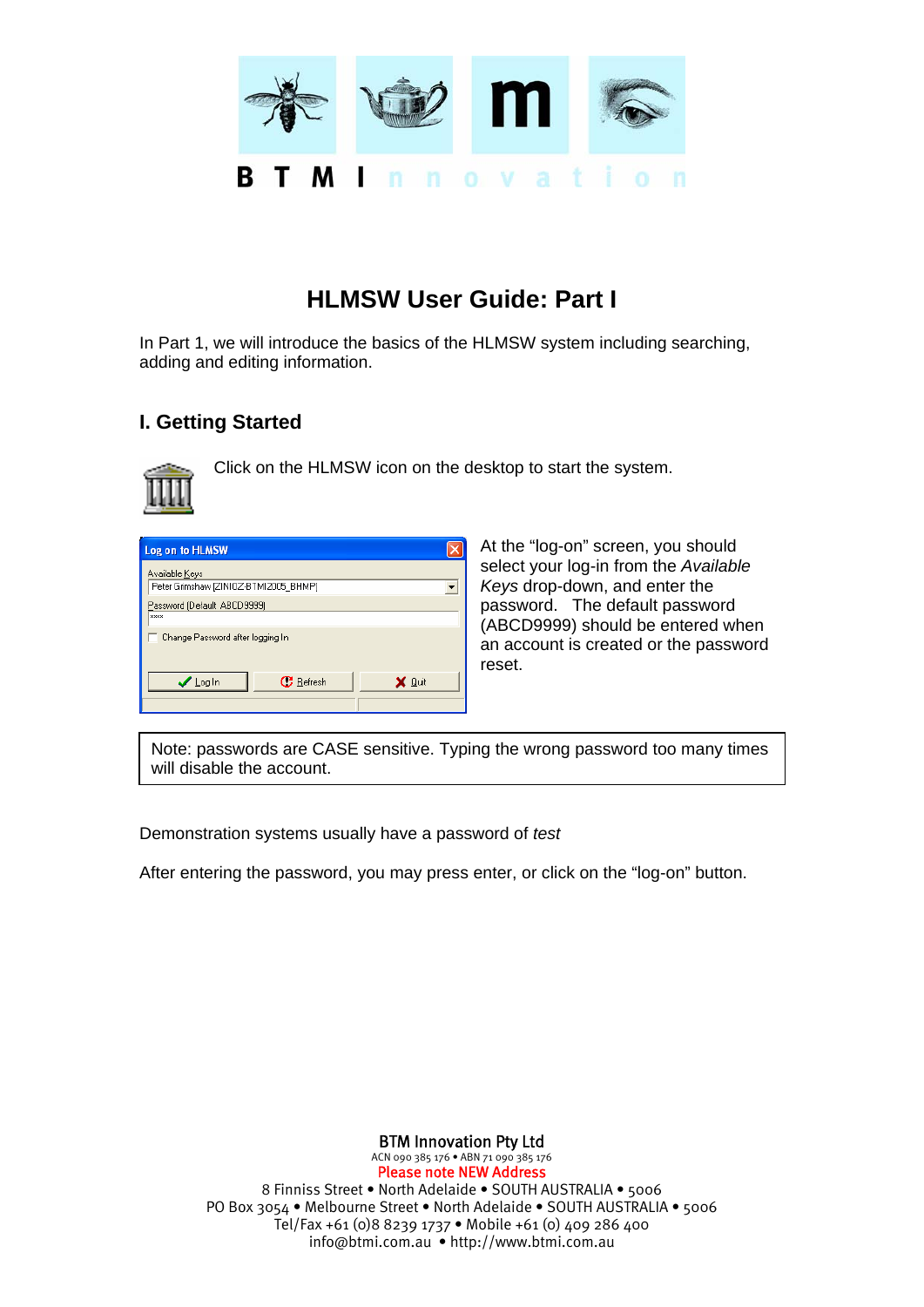| $\mathbf{D}$<br>New York<br>Sydney<br>London<br>Paris<br>Sun 2:54 PM<br>Sun 3:54 PM*<br>Sun 10:54 AM*<br>$\vert \overline{\mathbf{H}} \vert$<br>Mon 12:54 AM<br>命<br>血<br>昌<br>₩<br>8<br>$\Box$ -<br>$p_1$ $p_2$ $\frac{2}{3}$<br>க<br>n<br>И<br>踘<br>潔<br>ø<br>X<br>c<br>$\otimes$ $\bullet$<br>D<br>$\mathscr{L}$<br>le<br>$\overline{\phantom{a}}$<br><b>Edit Window (F7)</b><br><b>Orchestration Window (F8)</b><br>Estancia<br>S <sub>7</sub><br>T:400135<br>1:78758<br>Ginastera<br>X07185<br>Detail<br><b>Transaction Type</b><br>Number<br>Date Required<br>$\blacktriangle$<br>Available<br>Ordered<br>Name<br>「emplate Set Qty<br>In Stock<br>$\overline{\phantom{a}}$   $\overline{\phantom{a}}$   Invoice<br>12/01/2004<br>400135<br>Hire<br>$\Gamma$ Cancelled<br>E<br><b>Full Score</b><br>$\mathbf{n}$<br>Performance Type<br><b>Transaction Status</b><br>Date To Send<br>国<br>Study Score<br>$\mathbf{r}$<br> 0 <br>n<br>$\mathbf{r}$<br>Performance + Broadcast<br>9/01/2004<br>Ready for Despatch<br>ø<br>l Flute<br>$\Omega$<br>$\mathbf{0}$<br>n.<br>$\theta$<br>Performance Details<br>Date Sent<br>Priority<br>Duration<br>  12/02/2004 (1)<br>П<br>12/01/2004<br>0:12:0<br>Piccolo<br>Normal<br>$\overline{0}$<br>m<br>O.<br>40<br>圓<br>Vatroslav Lisinki Concert Hall<br>Due Back<br>Send By<br>Oboe I-II<br>$\mathbf{0}$<br>Zagreb CROATIA<br>$-26/02/2004$<br>UPS Express 1 Day<br> ⊠<br>Clarinet I-II<br>$\mathbf{0}$<br>Croatian Radio Symphony Orchestra<br>Date Received<br>$\overline{\mathbf{z}}$<br>Send To<br>'n<br>Bassoon I-II<br>n<br>c. Mo Niksa Bareza<br>图 25/03/2004<br>Delivery Address<br>$\blacksquare$<br>Horn I-II<br>$\Omega$<br>n<br>n<br>n<br>Late Return<br>Customer Order No<br>Consignment Number<br>圖<br>Horn III-IV<br>n<br>$\mathbf{0}$<br>n۱<br>$\bf{0}$<br>❀<br>$\overline{\blacksquare}$<br>$\mathbf{0}$<br>Trumpet I-II<br>$\Omega$<br> 0 <br>$\overline{0}$<br>Archive<br><b>Transaction Notes</b><br><b>Transaction Information</b><br>$\overline{\mathbf{z}}$<br> 0 <br>$\mathbf{0}$<br>$\mathbf{0}$<br>n١<br>Timpani<br>r:08.01.2004<br>$\blacktriangle$<br>$P$ x<br>$0:09.01.2004$ CD<br> ⊠<br>$\ddotmark$<br>Percussion<br> 0 <br>n۱<br>$\mathbf{0}$<br>$\Omega$<br>$\overline{\mathsf{v}}$<br>Browse Window (F9) - Transaction browse with account<br>公路站<br>Select Browse<br>4 Records<br>69<br>PUBL FIRSTP<br>$#$ / CONNO<br>COU TRANSNO STATUS<br>COMPOS WORK<br>ACCOUNT1<br>CHTY<br>LASTPE TRANSTY DATEREQ DATESE DUEBA<br>DATERET P<br>CRO.<br>400135<br>Ready for Des.,<br>Ginastera<br>Estancia, Danc Hrvatsko Drust<br>Boos.<br>12/02/20<br>12/02/20<br>Hire<br>12/01/20.<br>26/02/20<br>25/03/20<br>\$172.<br>$\mathbf{1}$<br>Agent<br>12/01/20<br>32<br>$\mathfrak{D}$<br>CRO<br>400135AA Ready for Des Ginastera<br>Estancia, Danc Hrvatsko Drust Agent<br>Boos 12/02/20 12/02/20 Additional  12/01/20 12/01/20 26/02/20.<br>25/03/20 25<br>3<br>Boos 12/02/20 12/02/20 Additional  12/01/20 12/01/20 26/02/20.<br>25/03/201<br>CRO<br>400135<br>Ready for Des Ginastera<br>Estancia, Danc Hrvatsko Drust<br>\$0.00<br>Agent<br>CRO<br>$\Delta$<br>400135 Ready for Des<br>Bernstein<br>West Side Stor Hrvatsko Drust Agent<br>Boos 12/02/20 12/02/20 Hire (Copy 19/01/20 16/01/20 26/02/20<br>25/03/20 48<br>\$90.31<br><b>Browse Window</b> | Boosey & Hawkes Music Publishers Ltd - Main Collection [ZINIOZ\BTMI2005]<br>File Edit Display Macros Utilities Window Help |  |  |  |  |  |  | $\Box$ $\Box$ $\times$             |
|-----------------------------------------------------------------------------------------------------------------------------------------------------------------------------------------------------------------------------------------------------------------------------------------------------------------------------------------------------------------------------------------------------------------------------------------------------------------------------------------------------------------------------------------------------------------------------------------------------------------------------------------------------------------------------------------------------------------------------------------------------------------------------------------------------------------------------------------------------------------------------------------------------------------------------------------------------------------------------------------------------------------------------------------------------------------------------------------------------------------------------------------------------------------------------------------------------------------------------------------------------------------------------------------------------------------------------------------------------------------------------------------------------------------------------------------------------------------------------------------------------------------------------------------------------------------------------------------------------------------------------------------------------------------------------------------------------------------------------------------------------------------------------------------------------------------------------------------------------------------------------------------------------------------------------------------------------------------------------------------------------------------------------------------------------------------------------------------------------------------------------------------------------------------------------------------------------------------------------------------------------------------------------------------------------------------------------------------------------------------------------------------------------------------------------------------------------------------------------------------------------------------------------------------------------------------------------------------------------------------------------------------------------------------------------------------------------------------------------------------------------------------------------------------------------------------------------------------------------------------------------------------------------------------------------------------------------------------------------------------------------------------------------------------------------------------------------------------------------------------------------------------------------------------------------------------------------------------------------------------------------------------------------------------------------------------------------|----------------------------------------------------------------------------------------------------------------------------|--|--|--|--|--|--|------------------------------------|
|                                                                                                                                                                                                                                                                                                                                                                                                                                                                                                                                                                                                                                                                                                                                                                                                                                                                                                                                                                                                                                                                                                                                                                                                                                                                                                                                                                                                                                                                                                                                                                                                                                                                                                                                                                                                                                                                                                                                                                                                                                                                                                                                                                                                                                                                                                                                                                                                                                                                                                                                                                                                                                                                                                                                                                                                                                                                                                                                                                                                                                                                                                                                                                                                                                                                                                                             |                                                                                                                            |  |  |  |  |  |  |                                    |
|                                                                                                                                                                                                                                                                                                                                                                                                                                                                                                                                                                                                                                                                                                                                                                                                                                                                                                                                                                                                                                                                                                                                                                                                                                                                                                                                                                                                                                                                                                                                                                                                                                                                                                                                                                                                                                                                                                                                                                                                                                                                                                                                                                                                                                                                                                                                                                                                                                                                                                                                                                                                                                                                                                                                                                                                                                                                                                                                                                                                                                                                                                                                                                                                                                                                                                                             |                                                                                                                            |  |  |  |  |  |  |                                    |
|                                                                                                                                                                                                                                                                                                                                                                                                                                                                                                                                                                                                                                                                                                                                                                                                                                                                                                                                                                                                                                                                                                                                                                                                                                                                                                                                                                                                                                                                                                                                                                                                                                                                                                                                                                                                                                                                                                                                                                                                                                                                                                                                                                                                                                                                                                                                                                                                                                                                                                                                                                                                                                                                                                                                                                                                                                                                                                                                                                                                                                                                                                                                                                                                                                                                                                                             |                                                                                                                            |  |  |  |  |  |  |                                    |
|                                                                                                                                                                                                                                                                                                                                                                                                                                                                                                                                                                                                                                                                                                                                                                                                                                                                                                                                                                                                                                                                                                                                                                                                                                                                                                                                                                                                                                                                                                                                                                                                                                                                                                                                                                                                                                                                                                                                                                                                                                                                                                                                                                                                                                                                                                                                                                                                                                                                                                                                                                                                                                                                                                                                                                                                                                                                                                                                                                                                                                                                                                                                                                                                                                                                                                                             | 2:08 PM<br>Last Edited by JW 30/09/2004                                                                                    |  |  |  |  |  |  | Orchestration<br>Extra Information |
|                                                                                                                                                                                                                                                                                                                                                                                                                                                                                                                                                                                                                                                                                                                                                                                                                                                                                                                                                                                                                                                                                                                                                                                                                                                                                                                                                                                                                                                                                                                                                                                                                                                                                                                                                                                                                                                                                                                                                                                                                                                                                                                                                                                                                                                                                                                                                                                                                                                                                                                                                                                                                                                                                                                                                                                                                                                                                                                                                                                                                                                                                                                                                                                                                                                                                                                             |                                                                                                                            |  |  |  |  |  |  |                                    |
|                                                                                                                                                                                                                                                                                                                                                                                                                                                                                                                                                                                                                                                                                                                                                                                                                                                                                                                                                                                                                                                                                                                                                                                                                                                                                                                                                                                                                                                                                                                                                                                                                                                                                                                                                                                                                                                                                                                                                                                                                                                                                                                                                                                                                                                                                                                                                                                                                                                                                                                                                                                                                                                                                                                                                                                                                                                                                                                                                                                                                                                                                                                                                                                                                                                                                                                             |                                                                                                                            |  |  |  |  |  |  | INVT                               |
|                                                                                                                                                                                                                                                                                                                                                                                                                                                                                                                                                                                                                                                                                                                                                                                                                                                                                                                                                                                                                                                                                                                                                                                                                                                                                                                                                                                                                                                                                                                                                                                                                                                                                                                                                                                                                                                                                                                                                                                                                                                                                                                                                                                                                                                                                                                                                                                                                                                                                                                                                                                                                                                                                                                                                                                                                                                                                                                                                                                                                                                                                                                                                                                                                                                                                                                             |                                                                                                                            |  |  |  |  |  |  |                                    |
|                                                                                                                                                                                                                                                                                                                                                                                                                                                                                                                                                                                                                                                                                                                                                                                                                                                                                                                                                                                                                                                                                                                                                                                                                                                                                                                                                                                                                                                                                                                                                                                                                                                                                                                                                                                                                                                                                                                                                                                                                                                                                                                                                                                                                                                                                                                                                                                                                                                                                                                                                                                                                                                                                                                                                                                                                                                                                                                                                                                                                                                                                                                                                                                                                                                                                                                             |                                                                                                                            |  |  |  |  |  |  | \$0.00                             |
|                                                                                                                                                                                                                                                                                                                                                                                                                                                                                                                                                                                                                                                                                                                                                                                                                                                                                                                                                                                                                                                                                                                                                                                                                                                                                                                                                                                                                                                                                                                                                                                                                                                                                                                                                                                                                                                                                                                                                                                                                                                                                                                                                                                                                                                                                                                                                                                                                                                                                                                                                                                                                                                                                                                                                                                                                                                                                                                                                                                                                                                                                                                                                                                                                                                                                                                             |                                                                                                                            |  |  |  |  |  |  |                                    |
|                                                                                                                                                                                                                                                                                                                                                                                                                                                                                                                                                                                                                                                                                                                                                                                                                                                                                                                                                                                                                                                                                                                                                                                                                                                                                                                                                                                                                                                                                                                                                                                                                                                                                                                                                                                                                                                                                                                                                                                                                                                                                                                                                                                                                                                                                                                                                                                                                                                                                                                                                                                                                                                                                                                                                                                                                                                                                                                                                                                                                                                                                                                                                                                                                                                                                                                             |                                                                                                                            |  |  |  |  |  |  | \$262.                             |
|                                                                                                                                                                                                                                                                                                                                                                                                                                                                                                                                                                                                                                                                                                                                                                                                                                                                                                                                                                                                                                                                                                                                                                                                                                                                                                                                                                                                                                                                                                                                                                                                                                                                                                                                                                                                                                                                                                                                                                                                                                                                                                                                                                                                                                                                                                                                                                                                                                                                                                                                                                                                                                                                                                                                                                                                                                                                                                                                                                                                                                                                                                                                                                                                                                                                                                                             | $\leq$                                                                                                                     |  |  |  |  |  |  |                                    |

After successfully logging on, you will be presented with the main HLMSW screen.

The screen is divided into four key areas:

- a. *Control window* (at the top of the screen) where are the icons and menu options to operate HLMSW as well as a macro bar and world clock.
- b. *Edit window*  directly beneath and to the left of the control window. This is the most important window in HLMSW as it is the main entry point for all data. In this window there are 7 tabs which display all of the information HLSMW was to offer. These are:
	- i. Composer Tab
	- ii. Work (Title) Tab
	- iii. Set (Stock) Tab
	- iv. Account (Client) Tab
	- v. Account Detail Tab
	- vi. Transaction Tab
	- vii. Invoice Tab
- c. *Orchestration Window* (to the right of the edit window). This window displays the itemized stock of the item shown in the edit window, as well as any extra information about the particular item.
- d. *Browse window* (displayed below) where the results of all searches are displayed for selection.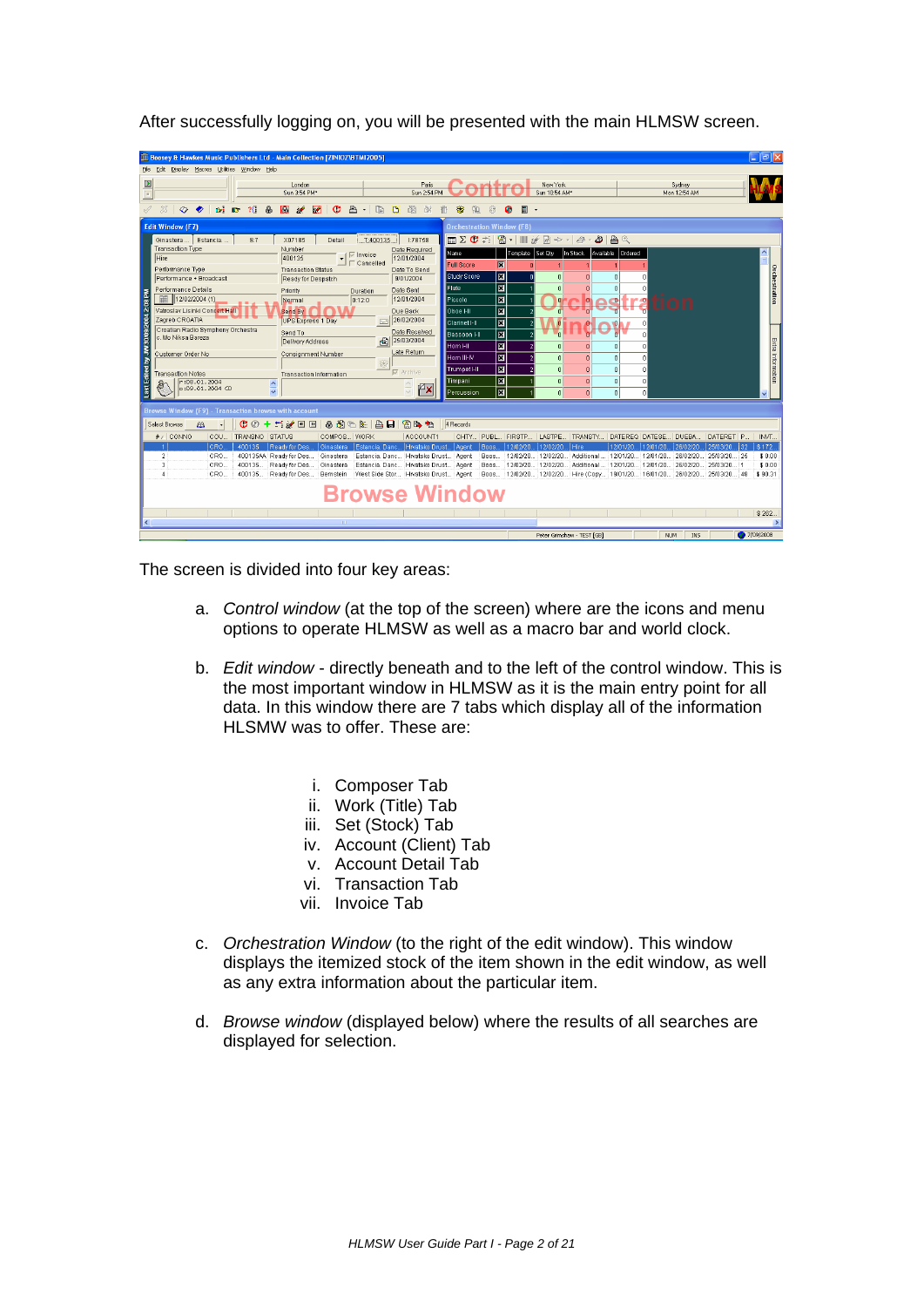# **II. Search Functions of HLMSW**

Before demonstrating the navigational possibilities in HLMSW, you should be aware that commands may be executed directly from the key board OR by clicking the mouse. For the purposes of this demonstration, I will ONLY be discussing keyboard command (as this is the most efficient) but I will include the associated icon image where possible.

A full list of key board commands and their mouse equivalents is available in the help file (F1).

#### **1. Searching For a Composer:**

IG |

- a. Press the **F7** key to bring the edit window into focus.
- b. If the composer tab is not in front, press the **F12** key repeatedly until this tab is in front.
- c. Press **F3** and the computer will go into search mode which is **GREEN** in color.

|                    | <b>Edit Window (F7)</b> |              |          |         |                        |                                                     |         |  |  |
|--------------------|-------------------------|--------------|----------|---------|------------------------|-----------------------------------------------------|---------|--|--|
|                    | <b>Composer</b>         | <b>Work</b>  | Set      | Account | Detail                 | Transaction                                         | Invoice |  |  |
|                    | Code                    | Last Name    |          |         | Regions of Nationality |                                                     |         |  |  |
|                    |                         | bach         |          |         |                        | □North America and Canada<br><b>□Western Europe</b> |         |  |  |
|                    | Title                   | First Name/s |          |         |                        | □Eastern Europe                                     |         |  |  |
|                    |                         |              |          |         |                        | $\Box$ Pacific<br>$\Box$ Asia                       |         |  |  |
|                    | <b>Born</b>             | $\sqcap$ ca  |          |         |                        | l□South and Central America                         |         |  |  |
|                    | Died                    | Γca          |          |         |                        | □ Middle East and India<br><b>□</b> Africa          |         |  |  |
|                    | Co-Author/s             |              |          |         |                        | ⊡Germany<br>$\square$ France                        |         |  |  |
|                    |                         |              | No Alias |         | $\sim$                 | $\Box$ Italy<br>□United Kingdom                     |         |  |  |
|                    | Opus Type               | Society      |          |         |                        |                                                     |         |  |  |
|                    |                         |              |          |         |                        |                                                     |         |  |  |
|                    |                         |              |          |         |                        |                                                     |         |  |  |
|                    | @ Until                 |              |          |         |                        | 49 No Account                                       | $\sim$  |  |  |
| <b>SEARCH MODE</b> |                         |              |          |         |                        |                                                     |         |  |  |

# d. Type in **BACH** in the last name section and **press F10**.

Note: the F10 key is the equivalent of pressing the green check-mark button in the upper left hand corner of the HLMSW screen. F10 is used throughout the HLMSW program similarly to how the "enter" key would be used in word processing. It is the "Go" command.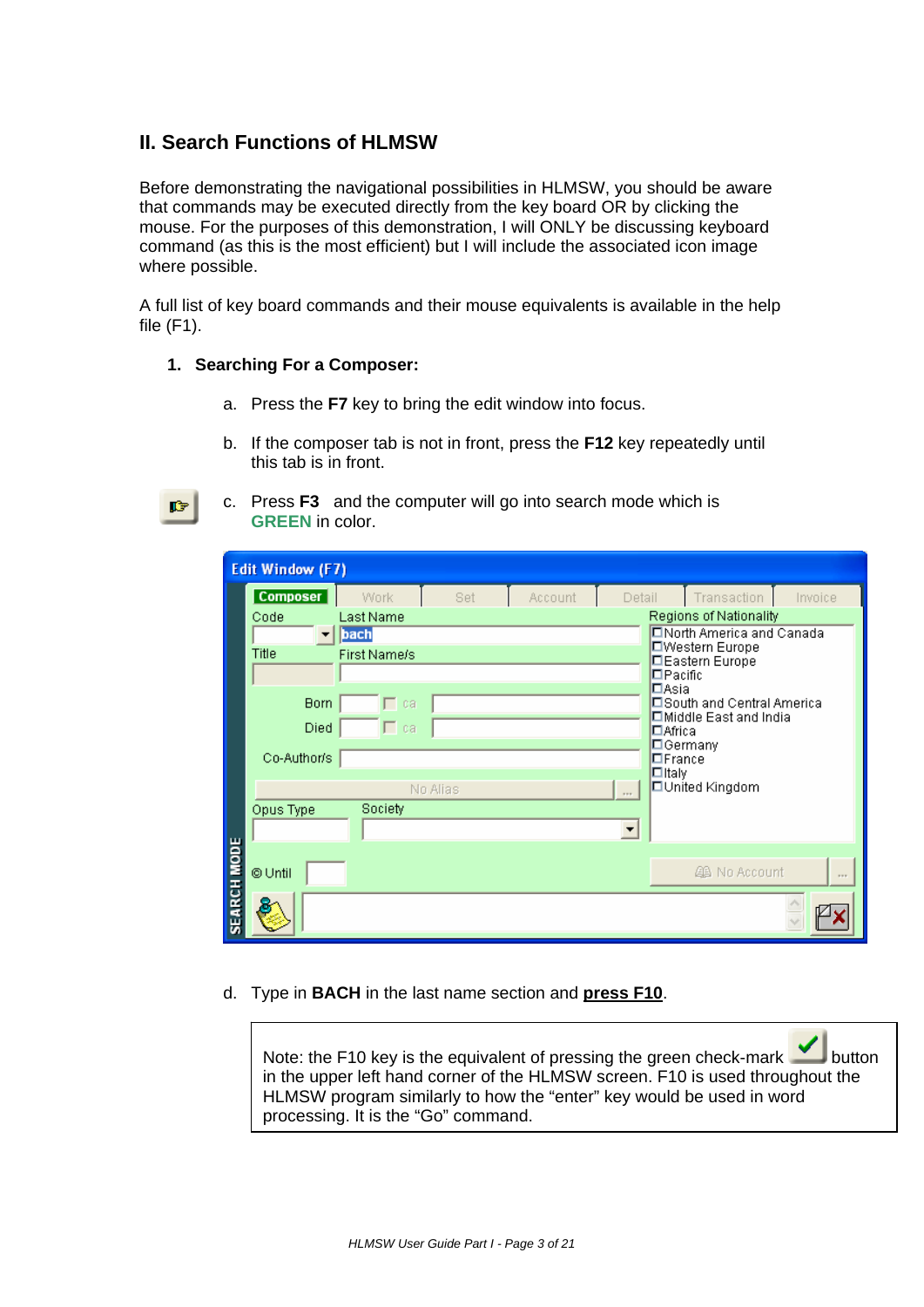e. A list of all composers with BACH in the name will now be displayed in the browse window. Use the **Up** and **Down** arrow keys to select Johann Sebastian Bach, and press the enter key to display the full record details in the edit window.

| <b>Edit Window (F7)</b> |                                             |                                                         |                |          |                                  |                                                            | $\alpha_{\rm F}$ |
|-------------------------|---------------------------------------------|---------------------------------------------------------|----------------|----------|----------------------------------|------------------------------------------------------------|------------------|
| Composer                | Work                                        | Set                                                     | Account        | Detail   |                                  | Transaction                                                | Invoice          |
| Code                    | Last Name                                   |                                                         |                |          |                                  | <b>Regions of Nationality</b>                              |                  |
|                         | bach                                        |                                                         |                |          |                                  | <b>ENorth America and Canada</b><br><b>DWestern Europe</b> |                  |
| Title                   | First Name/s                                |                                                         |                |          |                                  | <b>DEastern Europe</b>                                     |                  |
|                         |                                             |                                                         |                |          | $\square$ Pacific<br>$\Box$ Asia |                                                            |                  |
| <b>Born</b>             | $\Gamma$ ca                                 |                                                         |                |          |                                  | □South and Central America                                 |                  |
| Died                    | $\Gamma$ ca                                 |                                                         |                |          | <b>DAfrica</b>                   | <b>DMiddle East and India</b>                              |                  |
|                         |                                             |                                                         |                |          |                                  | <b>DGermany</b>                                            |                  |
| Co-Author/s             |                                             |                                                         |                |          | $\square$ France                 |                                                            |                  |
|                         | No Alias                                    |                                                         |                | $\sim$   | $n$ Italy                        | <b>LUnited Kingdom</b>                                     |                  |
| Opus Type               | Society                                     |                                                         |                |          |                                  |                                                            |                  |
|                         |                                             |                                                         |                |          |                                  |                                                            |                  |
|                         |                                             |                                                         |                |          |                                  |                                                            |                  |
| © Until                 |                                             |                                                         |                |          |                                  | 晶 No Account                                               |                  |
|                         |                                             |                                                         |                |          |                                  |                                                            |                  |
|                         |                                             |                                                         |                |          |                                  |                                                            |                  |
|                         |                                             |                                                         |                |          |                                  |                                                            |                  |
|                         | <b>Browse Window (F9) - Composer browse</b> |                                                         |                |          |                                  |                                                            |                  |
|                         |                                             |                                                         |                |          |                                  |                                                            |                  |
| <b>Select Browse</b>    | 6B)                                         | $\mathbb{C} \oslash$ + $\pm$ $\not\equiv$ $\Box$ $\Box$ |                |          | 丹南舟                              | 阁<br>合日                                                    | 窗上临<br>10F       |
| LASTNAME                | <b>FIRSTNAME</b>                            | COMPCODE                                                | <b>BORN</b>    | DIED     |                                  | <b>COAUTHORS</b>                                           | <b>REGION</b>    |
| Bach                    | Carl Philipp E                              | <b>BACC</b>                                             | 1714           | 1788     |                                  |                                                            | Western Europe   |
| <b>Bach</b>             | Johann Sebast                               | <b>BACJ</b>                                             | 1685           | 1750     |                                  |                                                            | Western Europe   |
| <b>Bach</b>             | Johann Christi                              | <b>BACA</b>                                             | 1735           | 1782     |                                  |                                                            | Western Europe   |
| Fahrbach                | Philippe                                    | <b>FAHP</b>                                             | 0              | 0        |                                  |                                                            |                  |
| Offenbach               | <b>Jacques</b>                              | OFFJ                                                    | 1819           | 1880     |                                  |                                                            | Western Europe   |
| Rattenbach              | Augusto                                     | <b>RATA</b>                                             | 1927           | 0        |                                  |                                                            | South and Cen    |
| Rubach                  | Edward                                      | <b>RUBA</b>                                             | $\overline{0}$ | 1971     |                                  |                                                            |                  |
| Shcherbachev            | Vladimir Vladi                              | SHCV                                                    | 1889           | 1952     |                                  |                                                            | Eastern Europe   |
| Shcherbachov            | $***$ DO NOT U.                             | SHCDON                                                  | O.             | $\Omega$ |                                  |                                                            |                  |



f. Now that we have found and displayed the composer, we shall "LOCK" the record by pressing the **F4** key. You'll notice that the composer tab is now **BLUE**. Once locked this composer cannot be changed and will be used for all future functions until unlocked. (you can turn the lock status OFF by pressing the F4 key again).

# **2. Searching for a Work.**

- a. Press **F12** to move to the Work Tab.
- b. Press **F3** to search (turns screen **GREEN**).
- c. Press **F10** to display all of the works by BACH in the system (only BACH records are displayed because the composer tabbed is locked). You can also insert information into any of the fields in the work screen to reduce the number of works displayed in the browse window.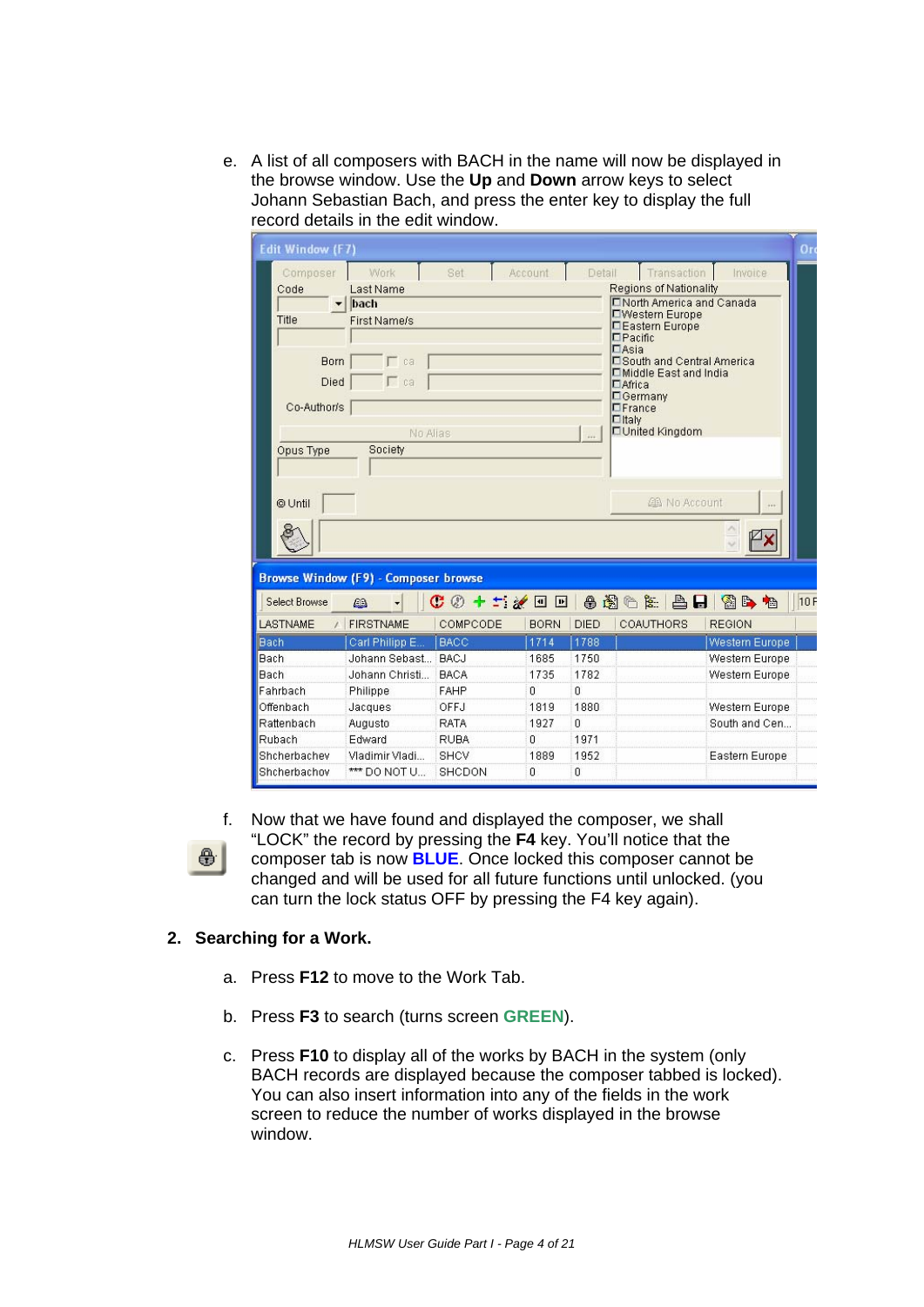| <b>Edit Window (F7)</b>                                   |                                                                  |                                                               |
|-----------------------------------------------------------|------------------------------------------------------------------|---------------------------------------------------------------|
| Bach J. [ Brandenbu]                                      | Account<br>Detail<br>Set                                         | Transaction<br>Invoice                                        |
| Number                                                    | Alternate Number                                                 |                                                               |
| <b>BACJ09748</b>                                          | No Alias                                                         | $\nabla$ Include in Export                                    |
| Prefix<br>Title                                           |                                                                  | Duration (H:M:S)                                              |
|                                                           | Brandenburg Concerto No.3 in G ma                                | Γca<br>0:12:0                                                 |
| Last Edited by BDM 14/12/2004 11:49 AM                    |                                                                  | Opus                                                          |
| Alternate Title                                           |                                                                  | <b>BWV 1048</b>                                               |
| Editor/Arranger                                           | Editor/Arranger Type                                             | Date Composed                                                 |
| Henry J Wood                                              | [None]                                                           |                                                               |
| Description                                               |                                                                  | Default Location                                              |
| for string orchestra (with soli) and continuo             |                                                                  | FR.                                                           |
| Orchestration<br>(?) 3vln. 3vla. 3vlc.db-strings-continuo |                                                                  | Category                                                      |
|                                                           |                                                                  |                                                               |
| Publisher                                                 | <b>O Until Tariff</b>                                            |                                                               |
| Boosey & Hawkes (London)                                  | 1820<br>£B.                                                      |                                                               |
|                                                           |                                                                  |                                                               |
|                                                           |                                                                  |                                                               |
|                                                           |                                                                  |                                                               |
| <b>Browse Window (F9) - Work browse</b>                   |                                                                  |                                                               |
| £B.                                                       | おめはも<br>$\mathbb{C} \oslash$ + $\pm$ $\mathscr{C}$ $\Box$ $\Box$ | <b>AH</b><br>4 日 村                                            |
| LASTNAME<br>COL12<br>#                                    | <b>FIRSTNAME</b><br>TITLE                                        | <b>SUBTITLE</b>                                               |
| 1<br>Bach                                                 | Johann Sebast 3 Arias; arr. [Birtwistle]                         |                                                               |
| 2 for or<br>Bach                                          | Johann Sebast Adagio e Fuga; arr.                                |                                                               |
| $3$ for $ch$<br><b>Bach</b>                               | Johann Sebast Art of Fugue, The. Selections; arr.                |                                                               |
| 4 for or<br><b>Bach</b>                                   | Johann Sebast Awake, The Voice Commands; arr.                    |                                                               |
| 5 for or<br><b>Bach</b>                                   | Johann Sebast Brandenburg Concerto No.1 in F                     |                                                               |
| 6 for or<br>Bach                                          | Johann Sebast Brandenburg Concerto No.2 in F                     |                                                               |
| <b>Select Browse</b><br>$7$ for str<br>Bach               | Johann Sebast Brandenburg Concerto No.3 in G                     |                                                               |
| 8 for or<br>Bach                                          | Johann Sebast Brandenburg Concerto No.4 in G                     | *** DO NOT USE T<br>from Toccata in C<br>Suite from The Art o |

- d. Use the Up and Down arrows to select the work by BACH that you are seeking and hit the enter key to display it in the work tab of the edit window.
- e. Press **F4** to lock.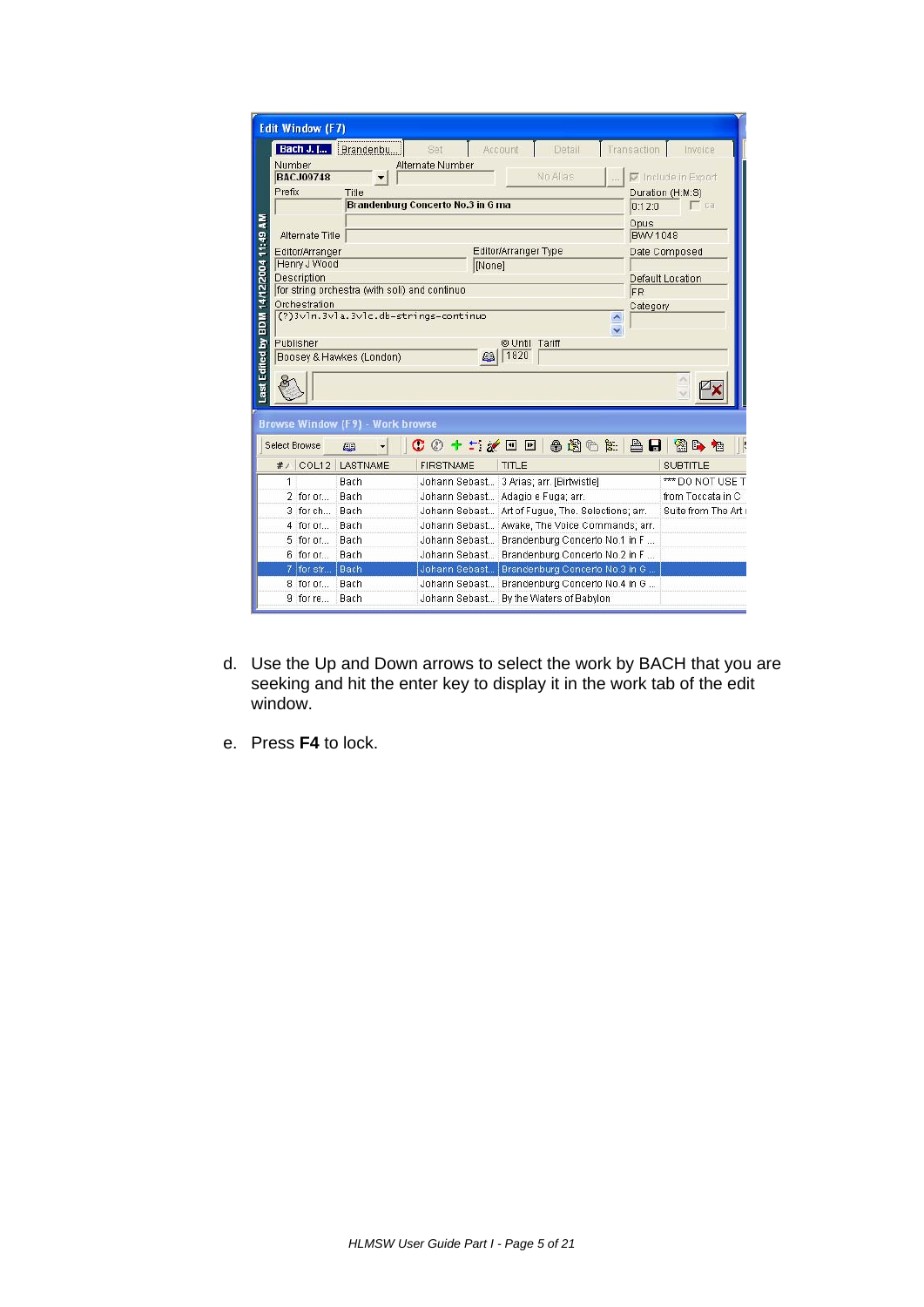#### **3. Searching for Stock/Set**.

a. Press **F12** to move to the Set Tab.

| Smith J. [S]               | Symphony   | S:1              |                 | X16178             | Detail.     | T:631276           | Invoice               |
|----------------------------|------------|------------------|-----------------|--------------------|-------------|--------------------|-----------------------|
| Set<br>1                   |            | Alternate Number | Type            |                    |             | Location           |                       |
| Language                   | Condition  |                  |                 | Used               | Weight (kg) | Default Account    |                       |
|                            |            |                  |                 | 0                  | 0.00        | 49 No Account      | and .                 |
| <b>Scores</b>              | Vocal      | Wind             | <b>Brass</b>    | Other              | <b>WBP</b>  | <b>Strings</b>     | <b>TOTAL</b>          |
|                            | ٠          |                  |                 |                    |             | 30                 | 31                    |
|                            | Set Status | Active:          |                 | 631276             |             |                    | <b>最 Not Reserved</b> |
| <b>Total Transactions:</b> | 1          |                  | Last Due Back:  | 3/10/2008 (631276) |             |                    | No ISMN               |
| Total Active:              | 1          |                  | Next Order Due: | 7/09/2008 (631276) |             | Stocktake Required |                       |
| Set Information            |            |                  |                 |                    |             | Last Used          |                       |
|                            |            |                  |                 |                    |             | Ø.                 |                       |
|                            |            |                  |                 |                    |             | $\sim$             |                       |

b. Now, simply press the enter key which is the same as pressing the "set status" button located on the "set window". If the work you've selected has stock, the set status screen will be displayed. If it doesn't, a dialogue box will appear indicating that the work has no sets.

|                                                   |                  |                               |                             |                 |                 | IIII Set Status - Johann Sebastian Bach "Art of Fugue, The. Selections; arr." |                                     |                     |                                                  |                                                                                                                                      |
|---------------------------------------------------|------------------|-------------------------------|-----------------------------|-----------------|-----------------|-------------------------------------------------------------------------------|-------------------------------------|---------------------|--------------------------------------------------|--------------------------------------------------------------------------------------------------------------------------------------|
| Set: 1                                            |                  | Type: Unknown                 |                             |                 | Condition: Good |                                                                               |                                     |                     | XS 2897                                          | □ Free Sets<br><b>Empty Sets</b>                                                                                                     |
| Send<br>7/09/2008<br>Return<br>7/09/2008<br>Reset | 國<br>翻           | Actual<br>Available<br>Active | Scores<br>$\mathbf{1}$<br>٠ | Vocal           | Wind            | Brass                                                                         | Other<br>5<br>5                     | Strings<br>21<br>21 | <b>TOTAL</b><br>27<br>27<br>Hide Instrument List | Return Overdue<br><b>Set Reserved</b><br><b>Account Reserved</b><br>Status Period<br>Transactions<br>Missing Parts<br>New Set Orders |
| Set                                               | Sep 2008         | Oct 2008                      | Nov 2008                    | Dec 2008        | Jan 2009        | Feb 2009                                                                      | Mar 2009                            | Ap                  |                                                  | Quotes<br>Display ALL Information (F8)                                                                                               |
| l2<br>A100<br>A101                                |                  |                               |                             |                 |                 |                                                                               |                                     |                     | Scores<br>Full Score<br>Other                    | $\mathbf{1}$                                                                                                                         |
| A102<br>A103                                      |                  |                               |                             |                 |                 |                                                                               |                                     |                     | <b>WBP Complete</b><br>Strings<br>Violin I       | 5<br>6                                                                                                                               |
|                                                   |                  |                               |                             |                 |                 |                                                                               |                                     |                     | Violin II<br>Viola<br>Cello                      | 5<br>4<br>4                                                                                                                          |
|                                                   |                  |                               |                             |                 |                 |                                                                               |                                     |                     | Double Bass                                      | $\overline{a}$                                                                                                                       |
| $\leftarrow$                                      | Select and Close |                               |                             | (P Refresh (F5) |                 |                                                                               | <b>EM</b> Display Transactions (F6) | $\,$                |                                                  | $\blacksquare$ Close                                                                                                                 |

- c. The set status screen is designed to give you a quick over-view of the availability of sets for the selected work. Using the Up and Down arrow keys, select a set and press enter to return to the edit window.
- d. Press **F4** to lock.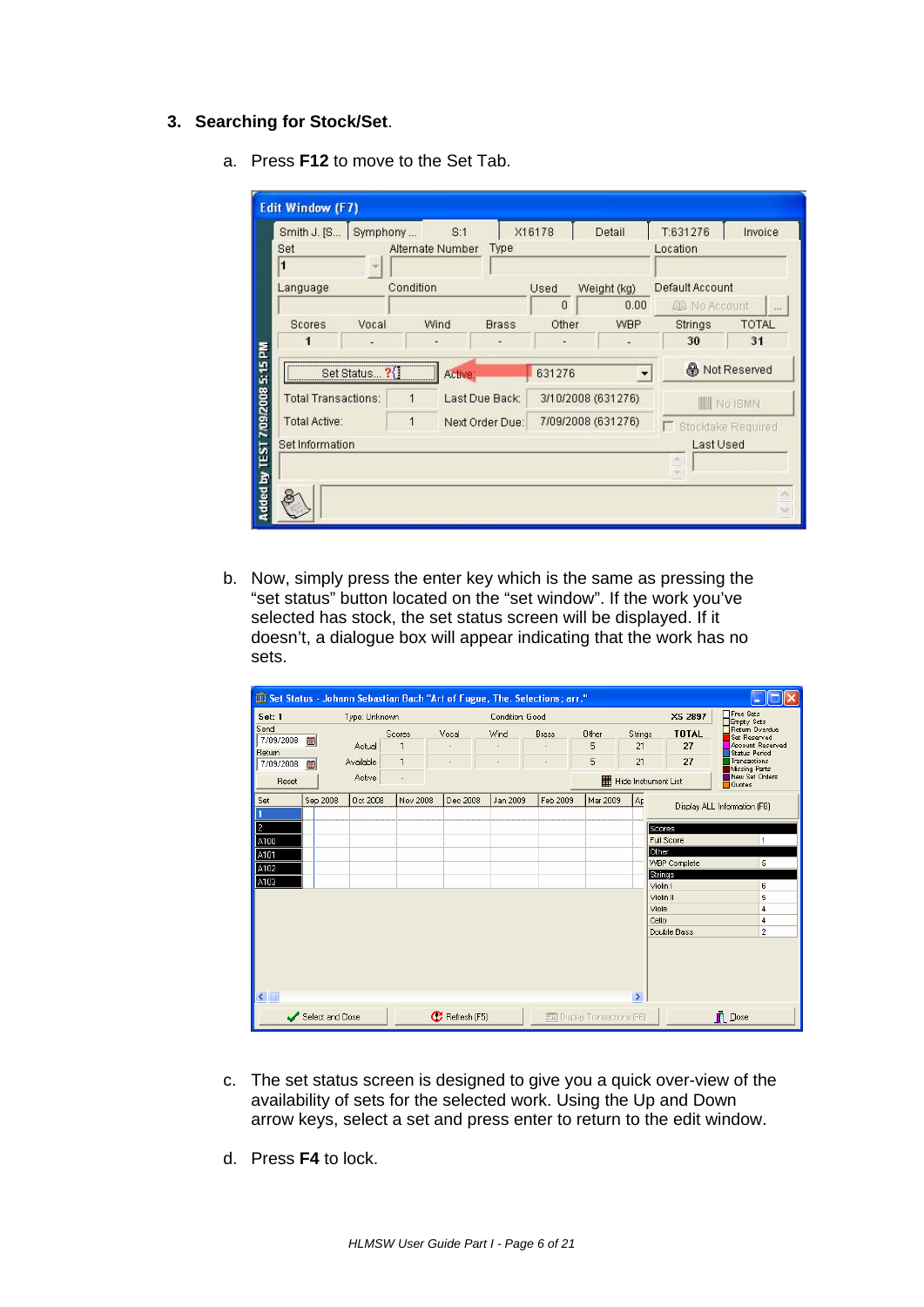#### **4. Selecting and Account.**

- a. Press **F12** to move to the account tab.
- b. Press **F3** to search (**GREEN** screen).
- c. Enter a name in the COMPANY section that you know to be in your database.

|                     | <b>Edit Window (F7)</b>    |                                              |        |                        |                   |                   |
|---------------------|----------------------------|----------------------------------------------|--------|------------------------|-------------------|-------------------|
|                     | <b>Bach J. []</b>          | Art of Fug<br>S:2                            | C30103 | Detail                 | Transaction       | Invoice           |
|                     | Account No.                | Type<br>Alternate No.                        |        |                        |                   |                   |
|                     | C30103                     | Standard                                     |        |                        | No Alias          |                   |
|                     | Company                    |                                              |        | <b>Invoice Address</b> |                   |                   |
|                     |                            | City of Birmingham Symphony Orchestra [CBSO] |        | CBSO Centre            |                   |                   |
|                     | <b>Mr/Mrs</b>              | <b>First Name/s</b>                          |        | <b>Berkley Street</b>  |                   |                   |
| 12/05/2008 10:29 AM | Last Name                  |                                              | City   |                        |                   |                   |
|                     |                            |                                              |        | <b>Birmingham</b>      |                   |                   |
|                     | Position                   |                                              | State  |                        | Postcode          |                   |
|                     |                            |                                              |        |                        | B1 2LF            |                   |
|                     | Salutation                 |                                              |        | Country                |                   |                   |
|                     |                            |                                              |        |                        |                   |                   |
|                     |                            |                                              |        |                        |                   |                   |
| Last Edited by BH   | Ph #1 (0121) 616 6507      | Office                                       | Ph #3  |                        |                   |                   |
|                     | Ph#2                       |                                              |        | Fax (0121) 616 6518    |                   |                   |
|                     |                            |                                              |        |                        |                   |                   |
|                     |                            |                                              |        |                        |                   |                   |
|                     |                            | <b>Browse Window (F9) - Account browse</b>   |        |                        |                   |                   |
|                     | <b>Select Browse</b><br>£3 | $C$ $O$ + $\simeq$ $C$ $D$ $D$<br>٠          |        | 当分图台                   | 合日                | 窗上临               |
|                     | ACC NO<br># /              | COMPANY                                      |        | <b>LAST NAME</b>       | <b>FIRST NAME</b> | CITY              |
|                     | 39 X04226                  | Chandos Symphony Orchestra                   |        | Stewart                | K                 | <b>TOWCESTE</b>   |
|                     | 40 X05949                  | Cheltenham Symphony Orchestra                |        | Adams                  | <b>JFR</b>        | CHELTENH          |
|                     | X02449<br>41               | Chesterfield Symphony Orch                   |        | Hill                   | Eric              | <b>ROTHERHA</b>   |
|                     | 42 X11733                  | Chicago Symphony Contemporar                 |        | Tarnopolsky            | Mathias           | Chicago           |
|                     | 43 X14162                  | Chicago Symphony Orchestra                   |        | Golden                 | Julie             | CHICAGO           |
|                     | 44 X01965                  | Chichester Symphony Orchestra                |        | Goodchild              | JB                | <b>FISHBOURI</b>  |
|                     | 45 X05873                  | Chinese Culture Uni Symphony O               |        | Graveson               | Professor M       | <b>TAIPEI</b>     |
|                     | 46 X07762                  | City of Birmingham Symphony Ch               |        | Huws Elis              | Elen              | <b>Birmingham</b> |
|                     | 47 C30103                  | City of Birmingham Symphony Or               |        |                        |                   | <b>Birmingham</b> |

- d. Use the Up and Down arrow keys to select the correct account. Press the enter key to display it in the edit window.
- e. You'll notice that the account information is displayed over two tabs, with the first tab containing the invoice address and contact telephone information. The second tab, (always called DETAIL tab) showing such information as: delivery address, email/web address, tax code, category.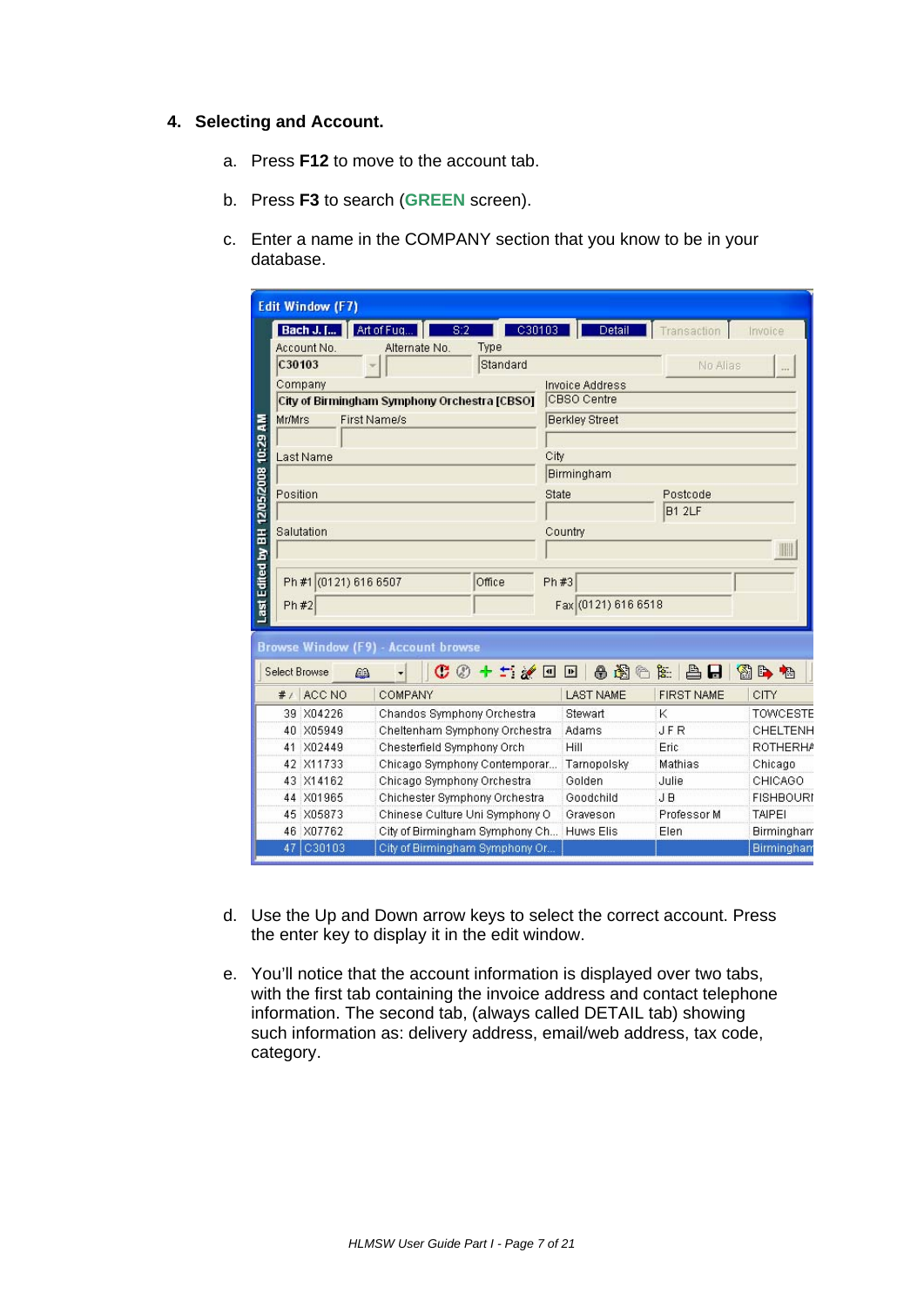|                  | <b>Edit Window (F7)</b>                  |                                                          |                                                               |
|------------------|------------------------------------------|----------------------------------------------------------|---------------------------------------------------------------|
|                  | Bach J. [] Art of Fug<br>S:2             | C30103<br>Detail                                         | Transaction<br>Invoice                                        |
|                  | Delivery Address<br>111                  | Internet (Notifications Checked)<br>RTaquelim@cbso.co.uk | Stopped                                                       |
|                  | City of Birmingham Symphony<br>Orchestra | Default Payment Terms                                    | Pre-Pay<br>Archive<br>⊽<br>Language                           |
| 롲                | Music Library<br>Default Delivery Method |                                                          | <b>SIN</b> English (UK)                                       |
| 10:29            | 1. Standard                              | Tax Code                                                 | 17.50% Categories                                             |
|                  | Performing Groups                        | VAT=VAT                                                  | *Agencies, Affil, Pblshs<br>*Amateur Organisation             |
| 12/05/2008       | City of Birmingham Symphony Orches       | Tax Number                                               | *BBC MUSIC HIRE<br>*Broadcasters                              |
| 풉                | Default Conductor                        | Alternate Tax Number                                     | *Compsrs, Conds & Arts<br>*NFMS Organisation                  |
|                  | Default Venue                            | Charge Type                                              | *Other                                                        |
| <b>Edited by</b> |                                          | Professional A                                           | ☑*Professional Organisat<br>l⊟*Promo Fests Agents Ve <u>È</u> |
| ā                |                                          |                                                          |                                                               |

f. Press **F4** to lock.

#### **5. Searching for a Transaction.**

Searching for transactions works in exactly the same way as the previously described, with **F3** to search and **F10** to execute. **F4** to lock.

What is important to note however, the status of the LOCKED items plays a very important role in the Transaction search.

If you have locked a composer, a work, a set and an account; then the system will search and display only transactions which reflect all of the marked/locked criteria.

If only the composer tab was locked, then the transaction tab will only display transactions with that composer.

If the composer tab AND the account tab are locked, then a transaction search will only display hits which include BOTH the composer and account that are locked.

You can mix and match these search items and you can also enter in new search information in any of the available positions on the edit screen.

Note - All searches in HLMSW may be configured to your own specifications

#### **6. Searching for an Invoice**

.

\*Note\*searching for invoices works in exactly the same way as the previously described, with F3 to search and F10 to execute. F4 to lock.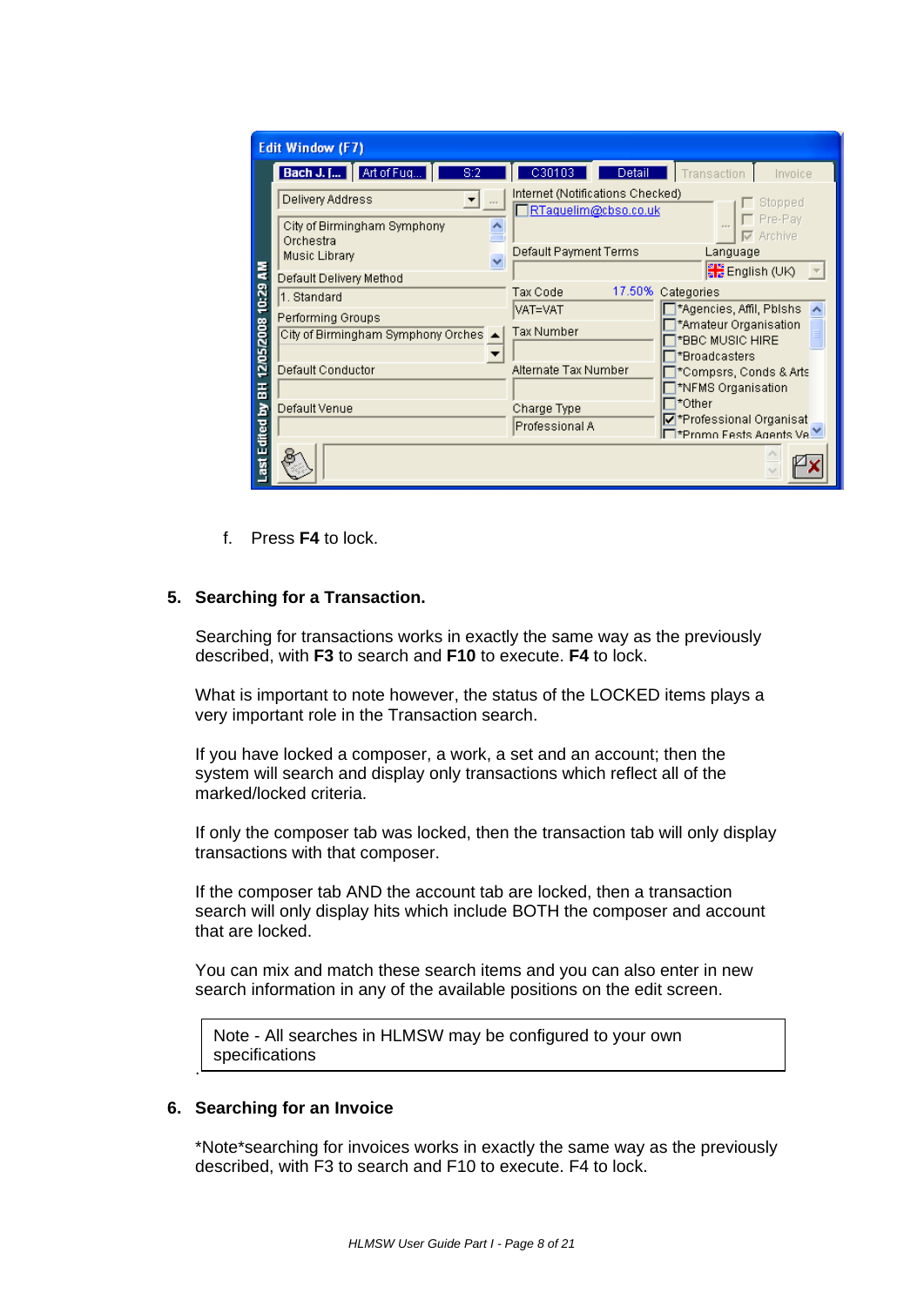# **III. Add Functions of HLMSW**

In this section, we will demonstrate how to add items to the HLMSW system.

#### **1. Adding a Composer.**

- a I  $\vert \mathbf{Z} \vert$
- a. Make sure that the edit window is clear by first moving to the composer tab using the **F12** key, and then removing all locks (**Shift + F4**) and clearing the display using **Shift + F5**.
- 臣
- b. To add a new composer, press **CNTRL + N**. The Edit screen will turn YELLOW.

| <b>Edit Window (F7)</b>                    |                                |                                                                     |                                  |                                                     |                   |
|--------------------------------------------|--------------------------------|---------------------------------------------------------------------|----------------------------------|-----------------------------------------------------|-------------------|
| <b>Smith</b>                               | <b>Work</b><br>Set             | Account                                                             | Detail                           | Transaction                                         | Invoice           |
| Code<br><b>Last Name</b>                   |                                |                                                                     |                                  | Regions of Nationality                              |                   |
| Smith                                      |                                |                                                                     |                                  | □North America and Canada<br><b>□Western Europe</b> |                   |
| Title<br><b>First Name/s</b><br>John       |                                |                                                                     |                                  | 口Eastern Europe                                     |                   |
|                                            |                                |                                                                     | $\square$ Pacific<br>$\Box$ Asia |                                                     |                   |
| <b>Born</b>                                | ∏ ca                           |                                                                     |                                  | □South and Central America                          |                   |
| <b>Died</b>                                | $\Box$ ca                      |                                                                     | □Africa                          | □Middle East and India                              |                   |
|                                            |                                |                                                                     | $\Box$ Germany                   |                                                     |                   |
| Co-Author/s                                |                                |                                                                     | $\square$ France<br>$\Box$ Italv |                                                     |                   |
|                                            | No Alias                       |                                                                     | $\ddotsc$                        | □United Kingdom                                     |                   |
| Opus Type                                  | Society                        |                                                                     |                                  |                                                     |                   |
|                                            |                                |                                                                     |                                  |                                                     |                   |
|                                            |                                |                                                                     |                                  |                                                     |                   |
| © Until                                    |                                |                                                                     |                                  | <b>AB</b> No Account                                |                   |
|                                            |                                |                                                                     |                                  |                                                     |                   |
| NEWMODE                                    |                                |                                                                     |                                  |                                                     |                   |
|                                            |                                |                                                                     |                                  |                                                     |                   |
| <b>Browse Window (F9) - Account browse</b> |                                |                                                                     |                                  |                                                     |                   |
| Select Browse<br>£B.                       |                                | $\mathbb{C} \oslash$ + $\pm$ : $\mathscr{C} \boxdot \boxdot \math>$ | - ゴ 一 隆 鲁                        | ₿ H                                                 | ☎ β ね             |
| $#$ / $ $ ACC NO                           | COMPANY                        |                                                                     | <b>LAST NAME</b>                 | <b>FIRST NAME</b>                                   | <b>CITY</b>       |
| 39 X04226                                  | Chandos Symphony Orchestra     |                                                                     | Stewart                          | Κ                                                   | <b>TOWCESTEI</b>  |
| 40 X05949                                  | Cheltenham Symphony Orchestra  |                                                                     | Adams                            | <b>JFR</b>                                          | <b>CHELTENH/</b>  |
| 41 X02449                                  | Chesterfield Symphony Orch     | Hill                                                                |                                  | Eric                                                | <b>ROTHERHAL</b>  |
| 42 X11733                                  | Chicago Symphony Contemporar   |                                                                     | Tarnopolsky                      | Mathias                                             | Chicago           |
| 43 X14162                                  | Chicago Symphony Orchestra     |                                                                     | Golden                           | Julie                                               | CHICAGO           |
| 44 X01965                                  | Chichester Symphony Orchestra  |                                                                     | Goodchild                        | J B                                                 | <b>FISHBOURN</b>  |
| 45 X05873                                  | Chinese Culture Uni Symphony O |                                                                     | Graveson                         | Professor M                                         | <b>TAIPEI</b>     |
| 46 X07762                                  | City of Birmingham Symphony Ch |                                                                     | Huws Elis                        | Elen                                                | <b>Birmingham</b> |
| 47 C30103                                  | City of Birmingham Symphony Or |                                                                     |                                  |                                                     | <b>Birmingham</b> |

- c. Enter **SMITH** in the last name and **JOHN** in the first name (all other information is optional).
- d. Press **F10**.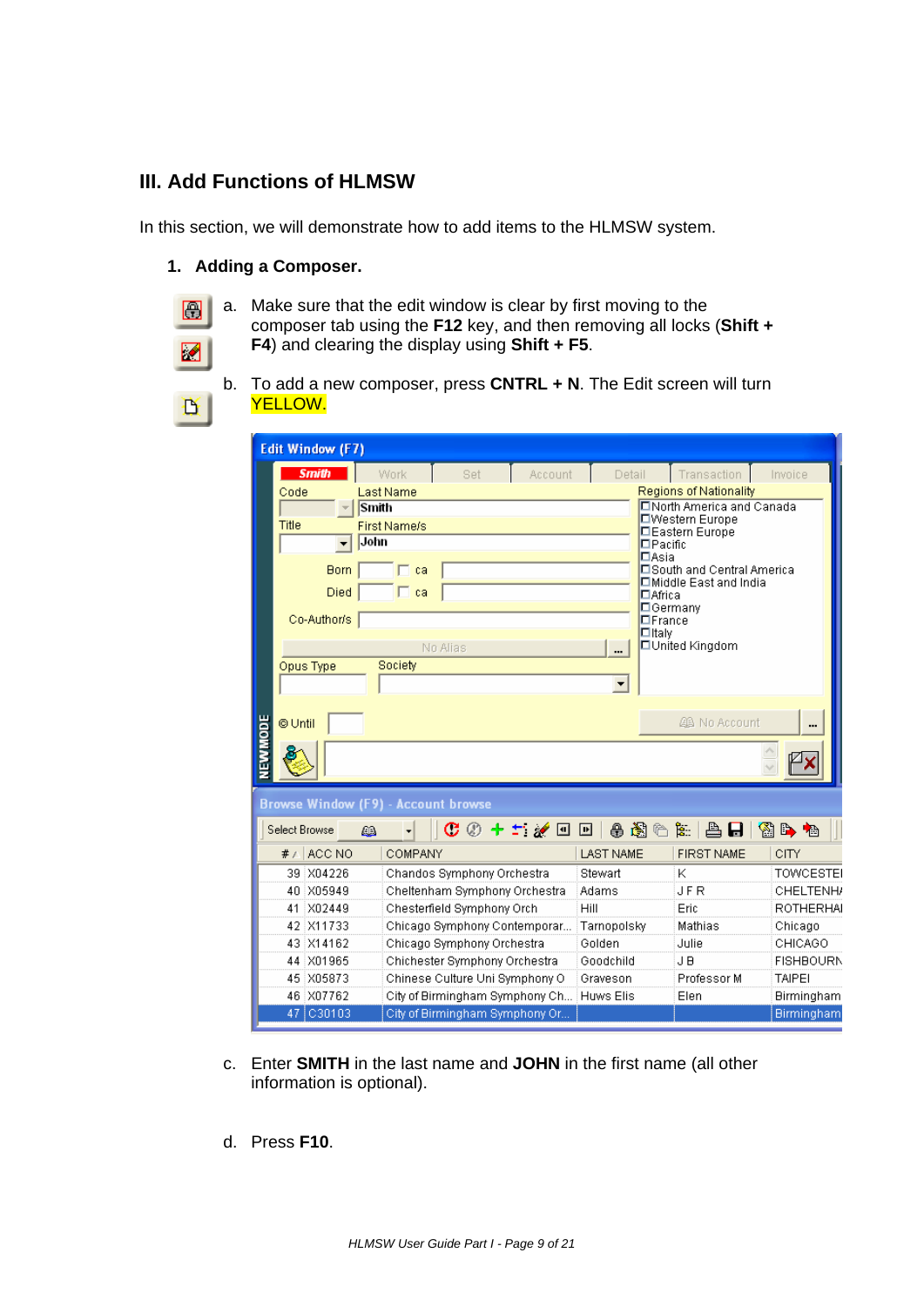e. The save changes screen is now displayed.

| <b>Save Changes</b>                          |                          |
|----------------------------------------------|--------------------------|
| Composer*                                    |                          |
| Notifications                                |                          |
| New Composer Code is SMU01<br>12040 COMPOSER | Save Changes (F10)       |
|                                              |                          |
| $\underline{W}$ arnings                      | <b>C</b> Revert to Saved |
|                                              |                          |
|                                              | 图 Return to Edit         |
|                                              |                          |
| Errors                                       |                          |
|                                              | X Do NOT Save            |
|                                              |                          |
|                                              |                          |
| Prompts, Emails and Default Forms            |                          |
|                                              |                          |
|                                              |                          |
|                                              |                          |
|                                              |                          |
|                                              |                          |

This dialogue is divided into four main areas:

- i. Notifications Section- displays information about the operation such as: composer code, work number, invoice number.
- ii. Warnings Section- (**BLUE** in color) which alerts you when non-critical information is missing or incorrect.
- iii. Errors Section- (**RED** in color) which tells when essential information is missing or incorrect. A transaction cannot be saved if there are critical errors that have not been addressed.
- iv. Prompt E-mails and Default Forms Section- which lists items to be printed or emailed at the conclusion of the process.
- f. To continue to save changes, press **F10**.
- g. The work has now been committed to the database.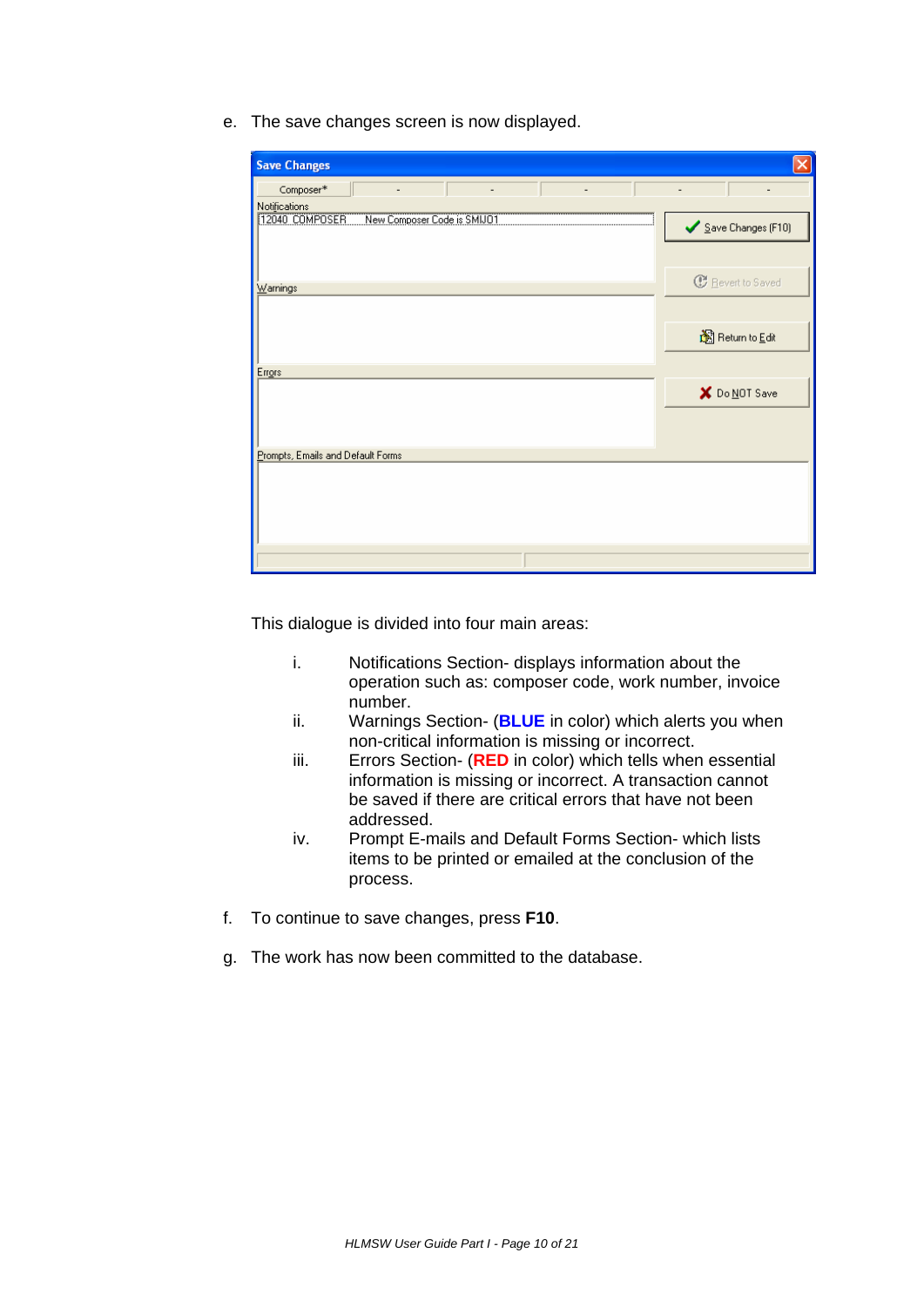# **2. Adding a Work.**

- a. Before moving on to the work tab, LOCK The composer by pressing **F4** on the composer tab.
- b. Press **F12** to move to the work tab.
- c. Press **CNTRL + N** to add a new work.
- d. You will now be presented with the HLMSW orchestration templates window. Orchestration Templates are pre-defined listings of instruments to speed up data-entry. For the purpose of this demonstration, we will NOT use a template, and so please press "Cancel" at this point (located at the bottom of window).

| Name<br>String Orchestra (Standard)<br>Folder |                                                                                     |
|-----------------------------------------------|-------------------------------------------------------------------------------------|
| String Orchestra                              | $\mathbb{G}^{\mathbb{N}}$                                                           |
|                                               | Œ,                                                                                  |
| Last Edited by BDM 18/10/2002 10:56 AM        |                                                                                     |
|                                               |                                                                                     |
|                                               |                                                                                     |
|                                               | Modified<br><b>ALL Collections</b><br>Public<br>胸咽<br>$B$ New<br>ि Copy<br>X Cancel |

- e. You may now enter information in the **YELLOW** work screen. The minimum information you should enter for any work is:
	- i. title
	- ii. duration
	- iii. publisher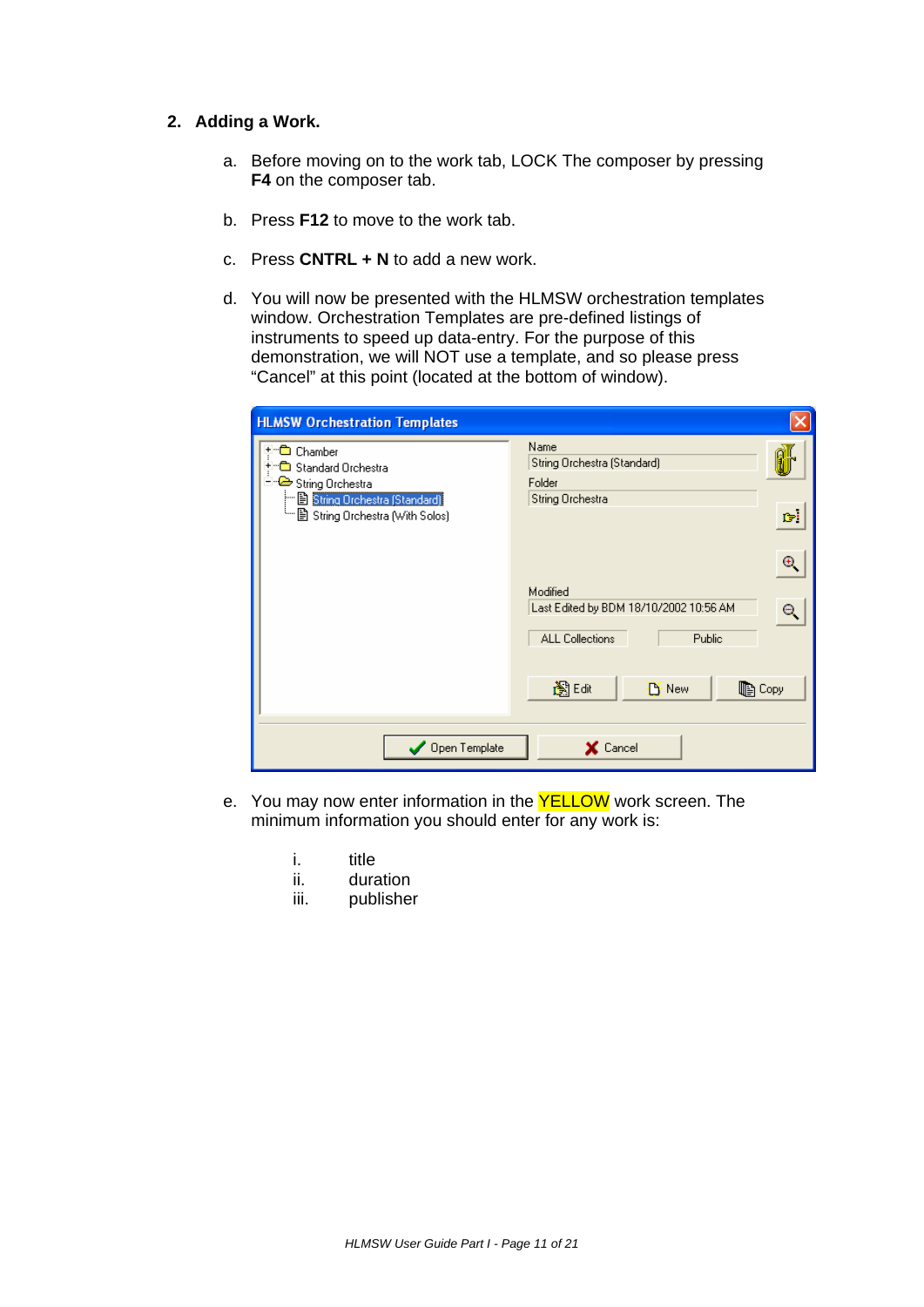|                | <b>Edit Window (F7)</b>                                                                                                                                                                                                          |                                |                        |                         |                   |  |  |  |
|----------------|----------------------------------------------------------------------------------------------------------------------------------------------------------------------------------------------------------------------------------|--------------------------------|------------------------|-------------------------|-------------------|--|--|--|
|                | Smith J. []                                                                                                                                                                                                                      | Symphon<br>Account<br>Set      | Detail                 | Transaction             | Invoice           |  |  |  |
|                | Number                                                                                                                                                                                                                           | <b>Alternate Number</b>        |                        |                         |                   |  |  |  |
|                |                                                                                                                                                                                                                                  |                                | No Alias               | Include in Export       |                   |  |  |  |
|                | Prefix                                                                                                                                                                                                                           | <b>Title</b>                   |                        | Duration (H:M:S)        |                   |  |  |  |
|                | $\overline{\phantom{a}}$                                                                                                                                                                                                         | <b>Symphony No.1</b>           |                        | 0:45:0                  | $\Box$ ca         |  |  |  |
|                |                                                                                                                                                                                                                                  | Opus                           |                        |                         |                   |  |  |  |
|                | <b>Alternate Title</b>                                                                                                                                                                                                           |                                |                        |                         |                   |  |  |  |
|                | Editor/Arranger                                                                                                                                                                                                                  |                                | Editor/Arranger Type   | Date Composed           |                   |  |  |  |
|                |                                                                                                                                                                                                                                  |                                |                        |                         |                   |  |  |  |
|                | <b>Description</b>                                                                                                                                                                                                               |                                |                        | <b>Default Location</b> |                   |  |  |  |
|                |                                                                                                                                                                                                                                  |                                |                        |                         |                   |  |  |  |
|                | Orchestration                                                                                                                                                                                                                    |                                |                        | Category                |                   |  |  |  |
|                |                                                                                                                                                                                                                                  |                                |                        |                         |                   |  |  |  |
|                | <b>OUntil Tariff</b><br>Publisher                                                                                                                                                                                                |                                |                        |                         |                   |  |  |  |
|                | Boosey & Hawkes (London)                                                                                                                                                                                                         | $\omega$                       |                        |                         |                   |  |  |  |
|                | Boosey & Hawkes (London)                                                                                                                                                                                                         |                                |                        |                         |                   |  |  |  |
| <b>NEWMODE</b> | Boosey & Hawkes (New York)                                                                                                                                                                                                       |                                |                        |                         |                   |  |  |  |
|                | Boosey & Hawkes (Sydney)<br><b>Bote &amp; Bock</b>                                                                                                                                                                               |                                |                        |                         |                   |  |  |  |
|                | Dilia                                                                                                                                                                                                                            |                                |                        |                         |                   |  |  |  |
| Br             | Donemus                                                                                                                                                                                                                          |                                |                        |                         |                   |  |  |  |
| Sa             | DSCH (Direct)                                                                                                                                                                                                                    | $\mathscr{C} =$                | おめばも<br>$\blacksquare$ | 合日                      | 窗上包               |  |  |  |
|                | DSCH (via Sikorski)<br>ACC NO<br>#/                                                                                                                                                                                              | COMPANY                        | <b>LAST NAME</b>       | <b>FIRST NAME</b>       | CITY              |  |  |  |
|                | 39 X04226                                                                                                                                                                                                                        | Chandos Symphony Orchestra     | Stewart                | K                       | <b>TOWCESTE</b>   |  |  |  |
|                | 40 X05949                                                                                                                                                                                                                        | Cheltenham Symphony Orchestra  | Adams                  | <b>JFR</b>              | CHELTENH          |  |  |  |
|                | 41 X02449                                                                                                                                                                                                                        | Chesterfield Symphony Orch     | Hill                   | Eric                    | <b>ROTHERHA</b>   |  |  |  |
|                | 42 X11733<br>Chicago Symphony Contemporar<br>43 X14162<br>Chicago Symphony Orchestra<br>44 X01965<br>Chichester Symphony Orchestra<br>45 X05873<br>Chinese Culture Uni Symphony O<br>46 X07762<br>City of Birmingham Symphony Ch |                                | Tarnopolsky            | Mathias                 | Chicago           |  |  |  |
|                |                                                                                                                                                                                                                                  |                                | Golden                 | Julie                   | CHICAGO           |  |  |  |
|                |                                                                                                                                                                                                                                  |                                | Goodchild              | J B                     | <b>FISHBOURI</b>  |  |  |  |
|                |                                                                                                                                                                                                                                  |                                | Graveson               | Professor M             | <b>TAIPEI</b>     |  |  |  |
|                |                                                                                                                                                                                                                                  |                                | <b>Huws Elis</b>       | Elen                    | <b>Birmingham</b> |  |  |  |
|                | 47 C30103                                                                                                                                                                                                                        | City of Birmingham Symphony Or |                        |                         | <b>Birmingham</b> |  |  |  |

- f. With the tab key, move to the "title" section and enter **SYMPONY NO. 1**
- g. Press tab to move to the "duration" window and enter **45** (duration entry defaults to minutes but is displayed in Hours, Minutes and Seconds).
- h. Tab down to the publisher. With the down arrow key, or using the drop-down button, please select a publisher from the available list.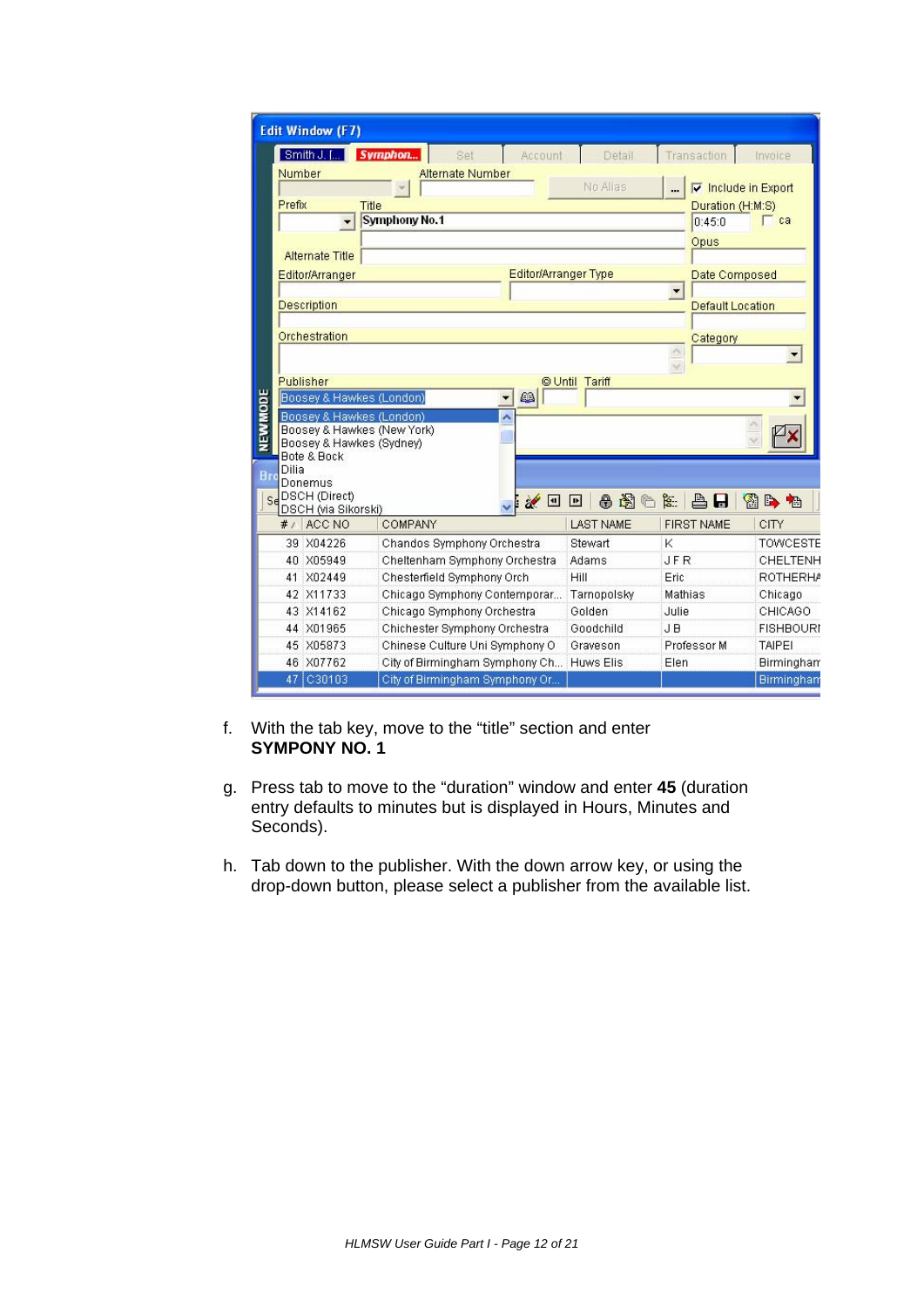i. Press **F10** to save. And **F10 AGAIN** at the "Save Changes" screen.

| <b>Save Changes</b>                                       |                          |
|-----------------------------------------------------------|--------------------------|
| Work*                                                     |                          |
| Notifications<br>New Work Code is SMIJ011                 |                          |
| 12040 WORK                                                | Save Changes (F10)       |
|                                                           |                          |
|                                                           | <b>C</b> Revert to Saved |
| Warnings<br>12010 WORK<br>No Template Information Entered |                          |
|                                                           |                          |
|                                                           | 图 Return to Edit         |
|                                                           |                          |
| Errors                                                    |                          |
|                                                           | X Do NOT Save            |
|                                                           |                          |
|                                                           |                          |
| Prompts, Emails and Default Forms                         |                          |
|                                                           |                          |
|                                                           |                          |
|                                                           |                          |
|                                                           |                          |
|                                                           |                          |
|                                                           |                          |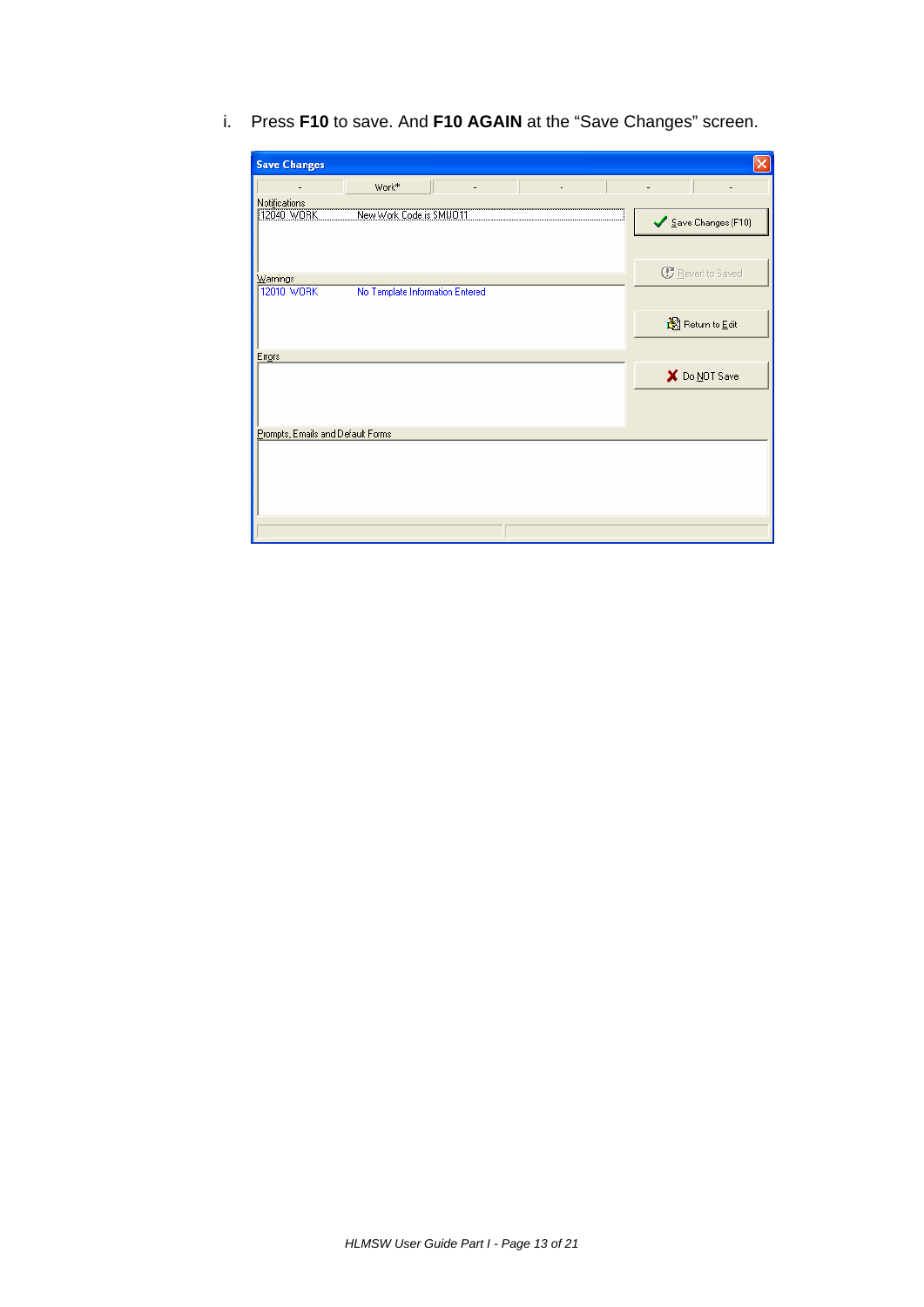#### **3. Adding a Set.**

- a. Before leaving the work window, press **F4** to lock the work.
- b. Press **F12** to move to the set tab.
- c. Press **CNTRL + N** to add a new record.
- d. The most important thing to enter here is the actual STOCK values, i.e. the number of parts. To do this, we will use the orchestration window.
- オー
- e. Press **F8** to move to the Orchestration window, and the "Insert" key on your keyboard to open the Orchestral Templates Screen.

| <b>Orchestral Templates</b>                     |                                 |                          | ×         |
|-------------------------------------------------|---------------------------------|--------------------------|-----------|
| Displayed as                                    | Default Value                   | Items                    |           |
| <b>Violin II</b>                                | 0                               | Full Score<br>>> Include |           |
| Type                                            |                                 | Violin I                 |           |
| $\subset$ Wind<br>$\subset$ Vocal<br>C Scores   | <b>Brass</b><br>$C$ Other<br>с. | G Strings                |           |
| Instruments                                     | Extension                       |                          |           |
| 4tet 2 - Vin II=02Vinii                         | Solo=Solo<br>$\blacktriangle$   |                          |           |
| 4tet 2 - Vla=Q2Vla                              | $=$<br>$1.1 = 1.1$              |                          |           |
| -- 4tet 2 - Vlc=02Vlc                           | $1,2=1,2$                       |                          |           |
| - 4tet 3 - Vin I=03Vini                         | $1.3 - 1.3$                     |                          |           |
| 4tet 3 - Vin II=03Vinii                         | $1.4 = 1.4$                     |                          |           |
| - 4tet 3 - Vla=03Vla                            | M=11                            |                          |           |
| -- 4tet 3 - Vlc=03Vlc                           | $ 11.1 =  1.1$<br>$II.2=II.2$   |                          |           |
| 4tet 4 - Vin I=04Vini                           | $II.3=II.3$                     |                          |           |
| -- 4tet 4 - Vin II=Q4ViniI                      | $  .4=  .4$                     |                          |           |
| -- 4tet 4 - Vla=Q4Vla                           | $III = III$                     |                          |           |
| — 4tet 4 - Vlc=04Vlc                            | IV=IV                           |                          |           |
| Violin=Vln.                                     | V=V<br>VI=VI                    |                          |           |
| — Violin I=VIn.I                                | VII=VII                         |                          |           |
| — Violin II=VIn.II                              | VIII=VIII                       |                          |           |
| -- Violin III=VIn.III                           | IX=IX                           |                          |           |
| — Solo Violin=SoloVIn                           | l×=×                            |                          |           |
| ≔ Violin & Viola=Vln&Vla                        | Desk 1=Desk 1<br>Desk 2=Desk 2  |                          |           |
| Viola=Viola                                     | Desk 3=Desk 3                   | $\checkmark$             |           |
| contractors<br>$\blacksquare$<br>$\blacksquare$ | Doob A-Doob A                   |                          |           |
| New<br>Find (F2)                                | Edit<br>New                     | Edit                     | << Delete |
| $\sqrt{a}$                                      | <b>C</b> Refresh List           | X Cancel                 |           |

- f. With the "full score" item in the instruments section selected, press the enter key to copy this name into the "items" list on the right hand side of the screen.
- g. Now move to the bottom of the list and locate the violin section in the instruments column.
- h. In the extension column, locate the line which reads "**I = I**" and press enter to include violin I in the items column.
- i. Now look for the "**II = II**" item in the extension column, select it, and press enter.
- j. Locate Viola in the instruments section, select it, and press enter.
- k. Do the same for cello and double bass.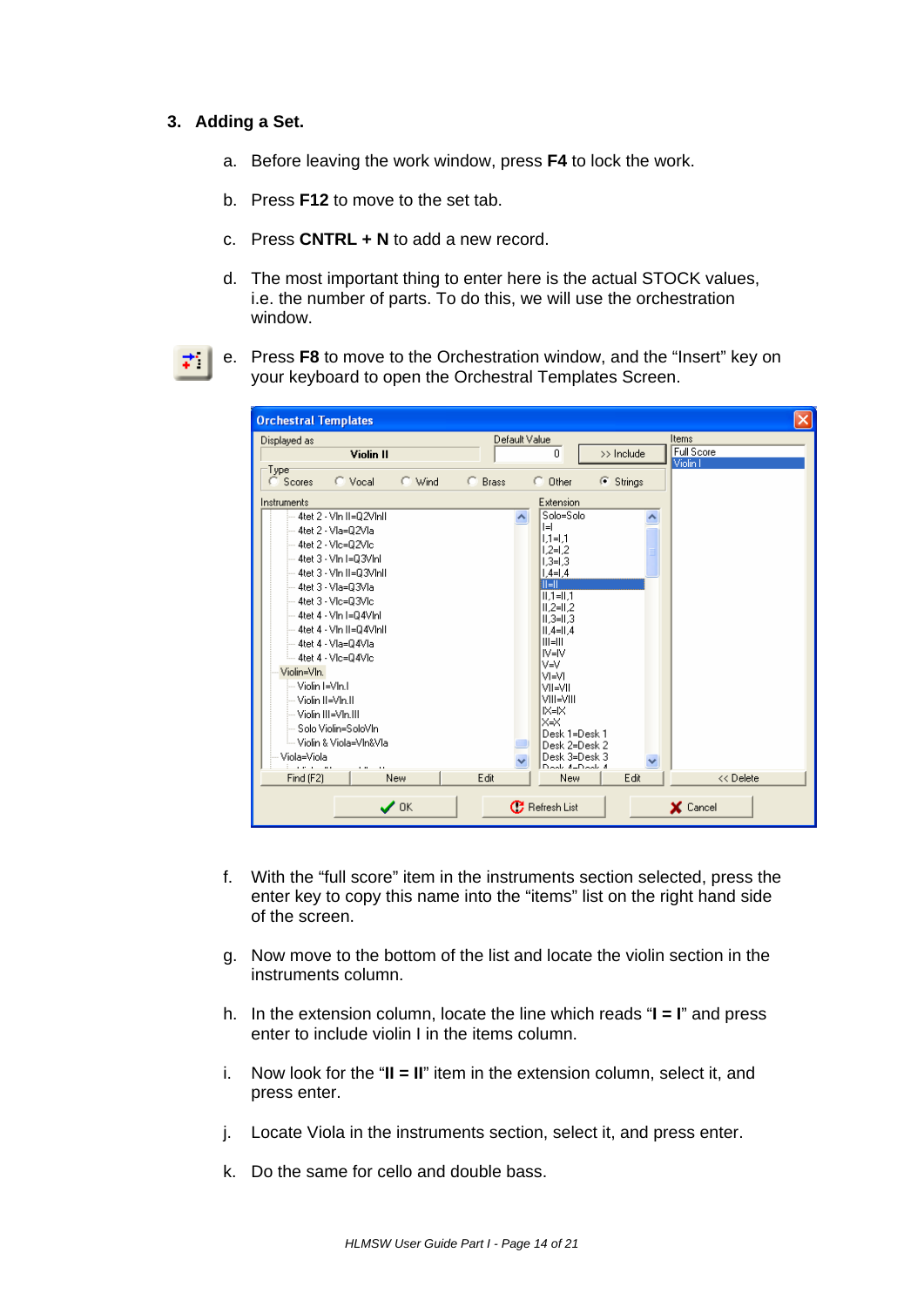l. The items sections should now look like this:

| <b>Orchestral Templates</b>                                          |               |                                          | ×                             |
|----------------------------------------------------------------------|---------------|------------------------------------------|-------------------------------|
| Displayed as                                                         | Default Value |                                          | Items                         |
| <b>Basso Continuo</b>                                                |               | $\mathbf{0}$<br>>> Include               | <b>Full Score</b><br>Violin I |
| 'Type <sup>-</sup><br>$\bigcirc$ Vocal<br>$\subset$ Wind<br>C Scores | C Brass       | $C$ Other<br>G Strings                   | Violin II<br>Viola            |
| Instruments                                                          |               | Extension                                | Cello<br>Double Bass          |
| <sup>i</sup> 4tet 4 - Vic=04Vic                                      | ۸             | [None]<br>$\overline{\phantom{a}}$       |                               |
| Violin=Vln.                                                          |               | Solo=Solo<br>$=$                         |                               |
| — Violin I=VIn.I                                                     |               | $1.1 = 1.1$                              |                               |
| — Violin II=VIn.II                                                   |               | $1.2 = 1.2$                              |                               |
| -- Violin III=VIn.III                                                |               | $1.3 = 1.3$<br>$1.4 = 1.4$               |                               |
| ≔ Solo Violin=SoloVIn<br>i— Violin & Viola=Vln&Vlai                  |               | $  =  $                                  |                               |
| Viola=Viola                                                          |               | $  .1=  .1$                              |                               |
| — Viola d'Amore=Vla.dA                                               |               | $II.2=II.2$<br>$II.3=II.3$               |                               |
| <sup>i…</sup> Viola da Gamba=Gamba                                   |               | $  .4=  .4$                              |                               |
| Cello=Vlc.                                                           |               | $III = III$                              |                               |
| — Cello I≡Vic I                                                      |               | IV=IV                                    |                               |
| – Cello II=Vic.II                                                    |               | V=V.<br>VI=VI                            |                               |
| — Cello & Bass=Vlc&Bs                                                |               | <b>VII-VII</b>                           |                               |
| illin Cello Continuo=VIcConti                                        |               | VIII-VIII                                |                               |
| Double Bass=Db.                                                      |               | IX=IX<br>X=X                             |                               |
| Basso Continuo=B.Cont                                                |               | Desk 1=Desk 1                            |                               |
| Electric DB=Elec.DB                                                  |               | Desk 2=Desk 2<br>$\overline{\mathbf{v}}$ |                               |
| Find (F2)<br><b>New</b>                                              | Edit          | Doob 2-Doob 2<br>Edit<br>New             | << Delete                     |
| $\mathcal{S}$ ok                                                     |               | <b>C</b> Refresh List                    | X Cancel                      |

m. Press **F10** and the instruments you entered will now be displayed in the orchestration window.

| <b>Orchestration Window (F8)</b>               |   |          |         |  |  |
|------------------------------------------------|---|----------|---------|--|--|
| ▥Σଫ <del>:</del> │▧ ・│     «⁄ ◲ → ・│૭ ・ ૭│!!!! |   |          |         |  |  |
| Name                                           |   | Template | Set Qty |  |  |
| <b>Full Score</b>                              |   | 0        |         |  |  |
| Violin I                                       | × | 0        | 8       |  |  |
| Violin II                                      | × | 0        | 7       |  |  |
| Viola                                          | × | 0        | หิ      |  |  |
| Cello                                          | x | 0        | 5       |  |  |
| Double Bass                                    | × | 0        |         |  |  |
|                                                |   |          |         |  |  |
|                                                |   |          |         |  |  |

- n. Click on the "Set Qty" column alongside "full score" and enter the value "**1**" (if the set has two scores, enter the value of "**2**").
- o. Press the down key and enter the value "**8**" (followed by the down arrow key) for Violin I, "**7**" and down for Violin II, "**6**" and down for viola and so on and so forth.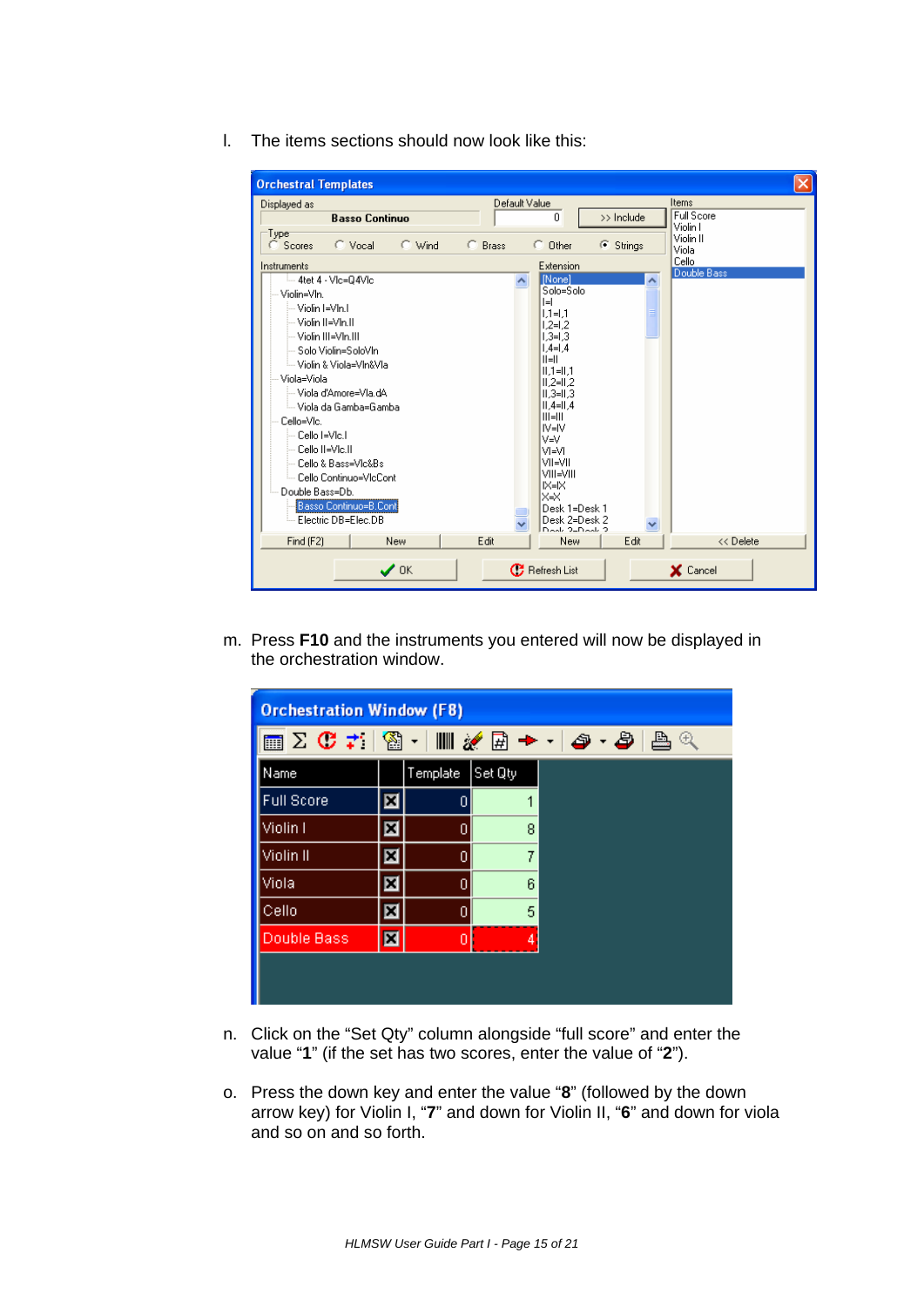p. Now save the changes by pressing **F10**. And **F10 again** to commit the changes to the data-base.

# 4. **Adding an Account**

- a. Press **F12** to move to the account tab. It is NOT necessary to LOCK any of the previous tabs to create a new account.
- b. Press **CNTRL + N** to add a new item.
- c. Enter the "**Oxford Symphony Orchestra**" in "company".
- d. Enter a fictitious address, city and country.

|                                  | <b>Edit Window (F7)</b>              |                                                  |
|----------------------------------|--------------------------------------|--------------------------------------------------|
|                                  | Smith J. [S Symphony<br>S:1          | T:631276<br>X16178<br>Detail<br>Invoice          |
|                                  | Account No.<br>Type<br>Alternate No. |                                                  |
|                                  | X16178<br>Standard                   | No Alias<br>$\overline{\phantom{a}}$<br>$\cdots$ |
|                                  | Company                              | <b>Invoice Address</b>                           |
|                                  | Oxford Symphony Orchestra            | 12 Fish Lane                                     |
|                                  | <b>First Name/s</b><br><b>Mr/Mrs</b> |                                                  |
|                                  | $\blacktriangledown$                 |                                                  |
|                                  | Last Name                            | City                                             |
| A dded by TEST 7/09/2008 5:22 PM |                                      | Oxford                                           |
|                                  | Position                             | <b>State</b><br>Postcode                         |
|                                  |                                      | $\overline{\phantom{a}}$                         |
|                                  | Salutation                           | Country                                          |
|                                  |                                      | UNITED KINGDOM<br>IIIII                          |
|                                  |                                      |                                                  |
|                                  | Ph #1                                | Ph#3                                             |
|                                  | Ph#2                                 | Fax                                              |
|                                  |                                      |                                                  |

- e. Press **F12** to move to the detail tab.
- f. Press the tab key until the button with the ellipsis (…) alongside the "internet (notification checked)" box is highlighted.
- g. Press the space bar.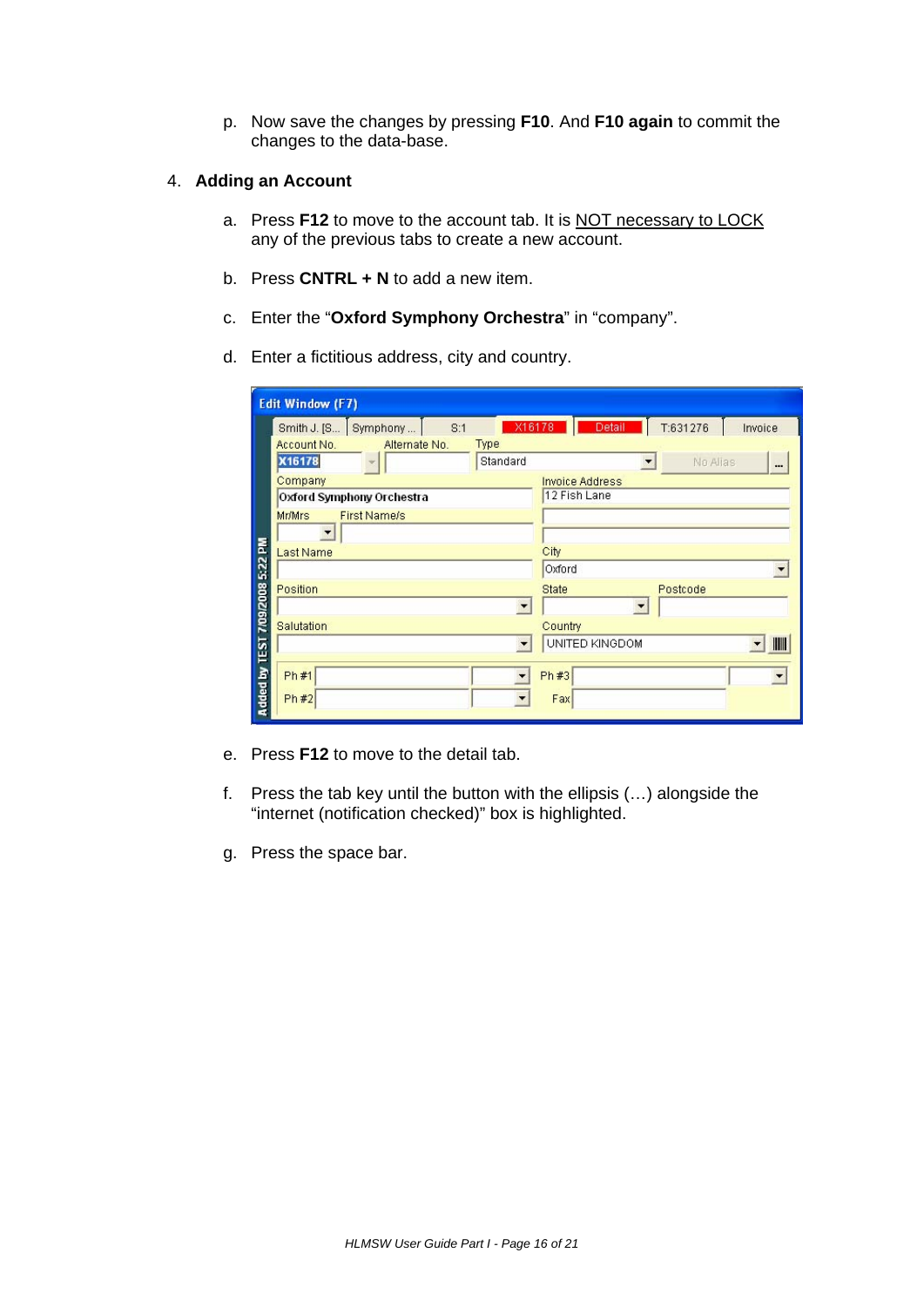h. In the "edit internet addresses" screen, type a YOUR email address (for use in a later demonstration) and enter to accept the changes and F10 to close the window.

| <b>Edit Internet Addresses</b>                                                                                                                                                                                                               |                 |
|----------------------------------------------------------------------------------------------------------------------------------------------------------------------------------------------------------------------------------------------|-----------------|
| Internet Addresses                                                                                                                                                                                                                           |                 |
|                                                                                                                                                                                                                                              | 这 New           |
|                                                                                                                                                                                                                                              | 宴 Copy          |
|                                                                                                                                                                                                                                              | 費 Edit          |
|                                                                                                                                                                                                                                              | <b>Q</b> Delete |
| E-mail Address or URL<br>info@btmi.com.au                                                                                                                                                                                                    | $\vee$ ok       |
| <b>Email Notification Macros</b><br>$Type^-$<br>New<br>Send<br>C Email<br>Edit<br>Consignment<br><b>CC</b> Email<br>Delete<br>Return<br><b>BCC</b> Email<br>Cancel<br>Invoice<br><b>HLMSW Email</b><br>o<br>C WWW<br>∢<br>Ш<br>$\rightarrow$ | X Cancel        |
| Close                                                                                                                                                                                                                                        |                 |

i. Now we can save the changes to the account by pressing **F10**. And **F10 again** to commit the changes to the database.

# 5. **Adding a Transaction**

- a. Before leaving the account screen, we must lock ALL of the preceding tabs. This is accomplished by pressing **SHIFT + F4**.
- b. Press **F12** to move to the transaction tab.
- c. Press **CNTRL + N** to create a new transaction.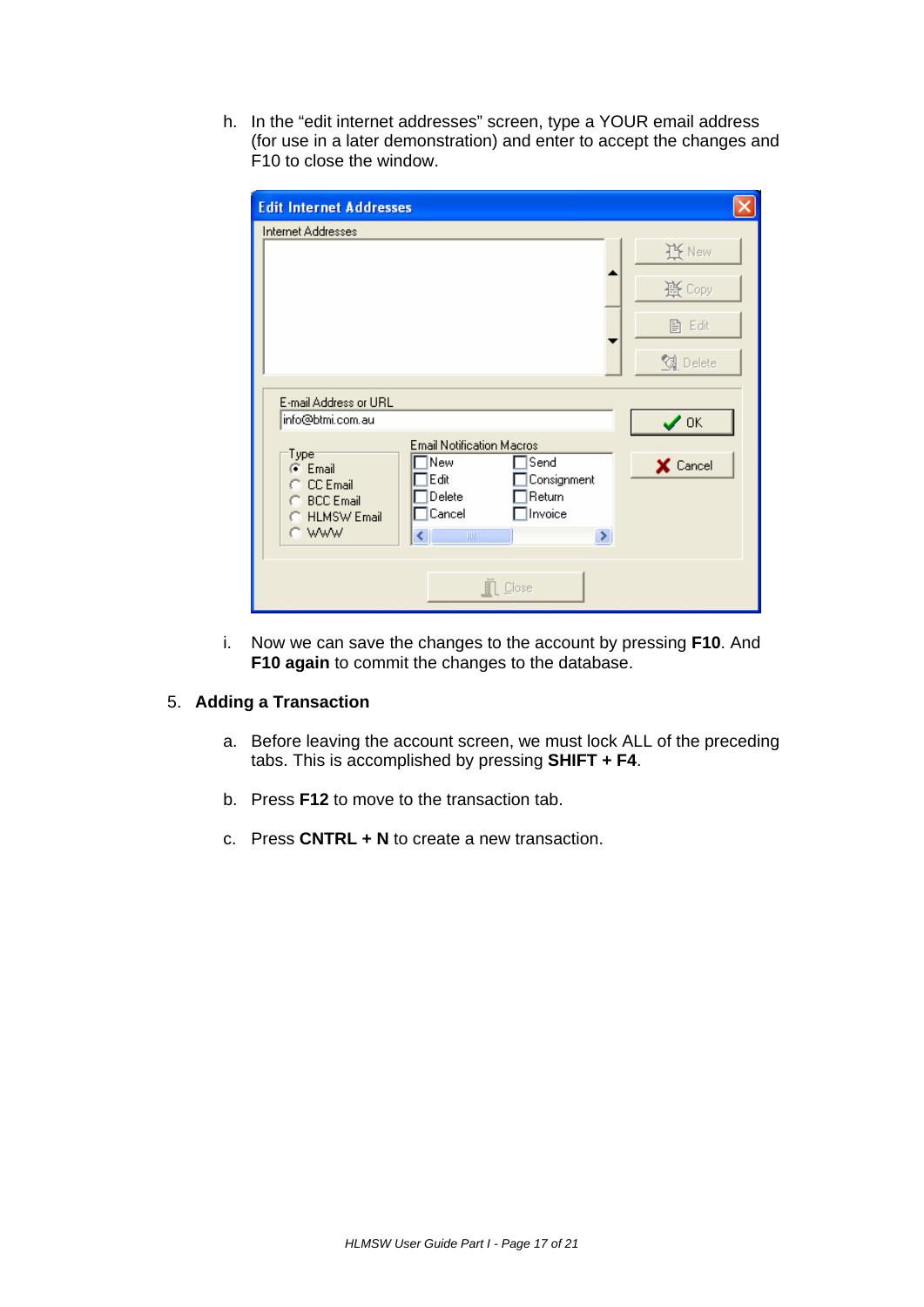d. Before a transaction is created, you must tell HLMSW what KIND of transaction it is you wish to create. It is at this "NEW TRANSACTION" window where you select this. Unless you specify otherwise, HLMSW will automatically choose the default selection, which is a standard rental order with invoice. For the purposes of this demonstration, we will accept this transaction type.

| <b>Edit Internet Addresses</b>                                                                                                                           |                 |
|----------------------------------------------------------------------------------------------------------------------------------------------------------|-----------------|
| Internet Addresses                                                                                                                                       |                 |
|                                                                                                                                                          | $H$ New         |
|                                                                                                                                                          | 真 Coby          |
|                                                                                                                                                          | 昏 Edit          |
|                                                                                                                                                          | <b>V</b> Delete |
| E-mail Address or URL<br>info@btmi.com.au                                                                                                                | $\checkmark$ ok |
| <b>Email Notification Macros</b><br>$Type^-$<br>New<br>Send<br>C Email<br>Edit<br>Consignment<br><b>CC</b> Email<br>Delete<br>Return<br><b>BCC Email</b> | X Cancel        |
| Invoice<br>Cancel<br><b>HLMSW Email</b><br>C WWW<br>€<br><b>IIII</b><br>×,                                                                               |                 |
| Close                                                                                                                                                    |                 |

e. Press the **F10** key to close the window and the transaction tab is now YELLOW and ready for editing.

|                 | <b>Edit Window (F7)</b>                                         |                                                                                   |                                              |
|-----------------|-----------------------------------------------------------------|-----------------------------------------------------------------------------------|----------------------------------------------|
|                 | Smith J. [<br>Symphon<br>8:1<br><b>Transaction Type</b><br>Hire | T:631275<br>X16178<br>Detail<br>Number<br>$\nabla$ Invoice<br>631275<br>Cancelled | <b>Invoice</b><br>Date Required<br>7/09/2008 |
|                 | Performance Type                                                | <b>Transaction Status</b><br>Ready for Despatch                                   | Date To Send<br>83                           |
|                 | <b>Performance Details</b><br>æ                                 | Priority<br><b>Duration</b><br>0:45:0<br>Normal                                   | Date Sent                                    |
|                 |                                                                 | Send By<br>E                                                                      | Due Back<br>m                                |
|                 |                                                                 | Send To<br>€<br>*Invoice Address*                                                 | Date Received                                |
|                 | Customer Order No                                               | <b>Consignment Number</b><br>₩                                                    | Late Return                                  |
|                 | <b>Transaction Notes</b>                                        | <b>Transaction Information</b>                                                    | <b>▽</b> Archive                             |
| <b>NEW MODE</b> |                                                                 |                                                                                   |                                              |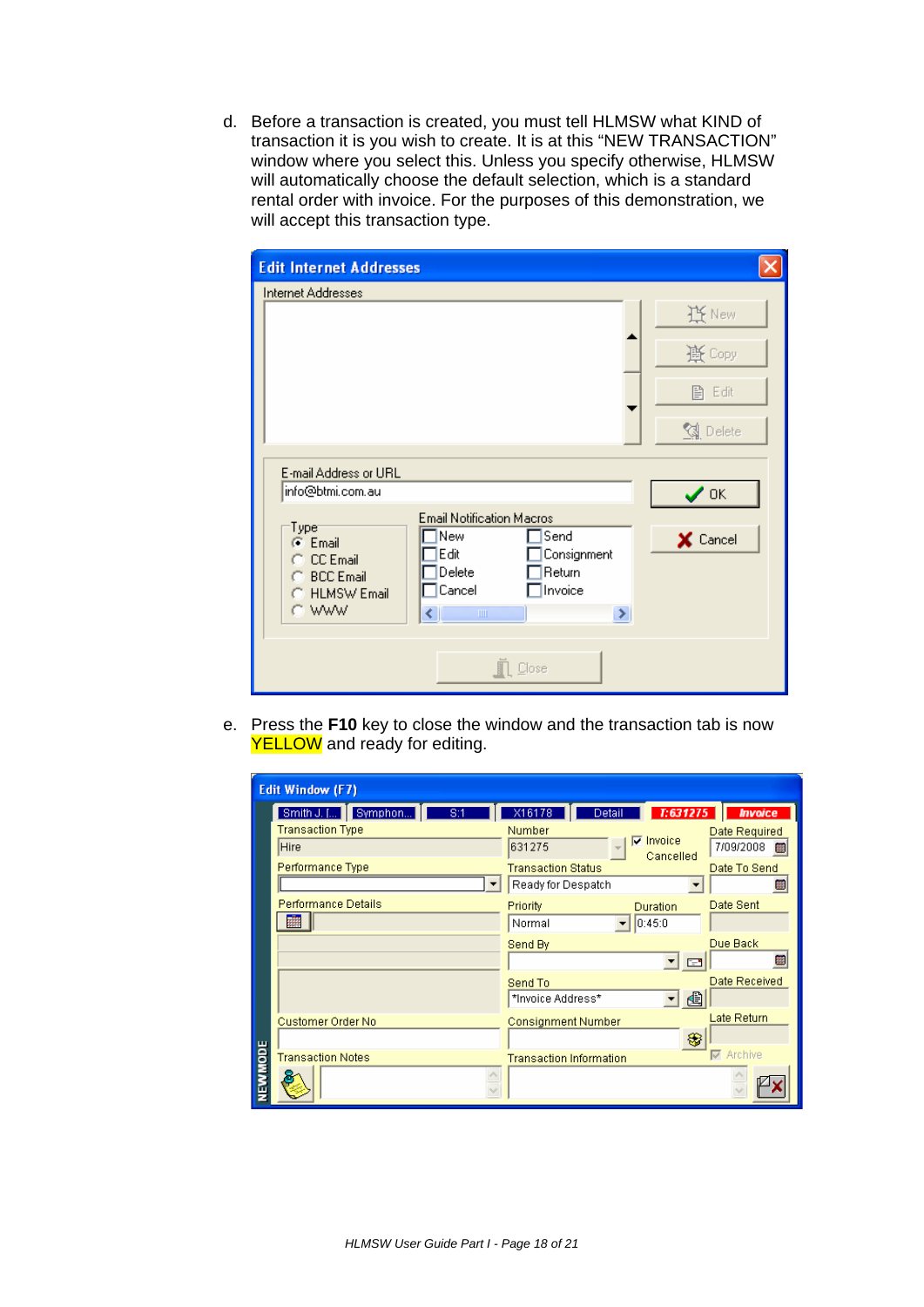- f. For a transaction, the minimum information to enter is usually:
	- i. performance details<br>ii. dates and method of
	- ii. dates and method of dispatch and return<br>iii. number of parts to send.
	- number of parts to send.
- g. To enter the performance details press the enter key. The Performance Details screen will now be displayed.

| <b>Performance Details</b>                          |                                        |                     |                                             | $\times$                                                  |
|-----------------------------------------------------|----------------------------------------|---------------------|---------------------------------------------|-----------------------------------------------------------|
| Perfs<br>国 Date<br>Time/Type                        | $\blacktriangleleft$<br>$\blacksquare$ |                     | September 2008                              | ▶▶<br>٠                                                   |
| 그림<br>Venue                                         | Mon<br>Tue                             | Wed                 | Thu<br>Fri                                  | Sat<br>Sun                                                |
|                                                     | $\overline{\mathbf{c}}$<br>1<br>9<br>8 | 3<br>10             | $\overline{4}$<br>5<br>12<br>11             | 6<br>7<br>13<br>14                                        |
| City                                                | 15<br>16<br>22<br>23                   | 17<br>24            | 18<br>19<br>25<br>26                        | $\frac{20}{27}$                                           |
| Country                                             | 29<br>30<br>6<br>7                     | $\mathbf{1}$<br>8   | $\overline{2}$<br>3<br>$\overline{9}$<br>10 | $\frac{21}{28}$<br>$\frac{5}{12}$<br>$\overline{4}$<br>11 |
|                                                     | Details                                |                     | $\mathbf{K}$                                | 4T <sub>2</sub>                                           |
| El Performer<br>$\blacktriangledown$                | ** Add New Entry**                     |                     |                                             |                                                           |
| El Conductor                                        |                                        |                     |                                             |                                                           |
| $\blacktriangledown$                                |                                        |                     |                                             |                                                           |
| El Soloists<br>$\blacktriangledown$                 |                                        |                     |                                             |                                                           |
| El Director/Choregrapher                            |                                        |                     |                                             |                                                           |
| $\blacktriangledown$<br><b>H</b> Festival           |                                        |                     |                                             |                                                           |
| $\overline{\phantom{0}}$                            | Additional Performance Details         |                     |                                             |                                                           |
| $\overrightarrow{+}$ Insert<br>a Clear<br>士[Remove] |                                        |                     |                                             |                                                           |
|                                                     |                                        |                     |                                             |                                                           |
|                                                     |                                        |                     |                                             | $\frac{1}{\sqrt{2}}$                                      |
| $\bigvee$ Save (F10)<br>ha Copy                     |                                        | $\mathbf C$ Restore |                                             | X Cancel                                                  |
|                                                     |                                        |                     | No Performance/s                            |                                                           |

- h. With the mouse, select a date in the calendar and with the tab key move to the venue section and enter a venue, city and country where the performance will take place.
- i. You may also at this time enter a performer, conductor and soloist.
- j. Once complete, press enter to display this information in the details list.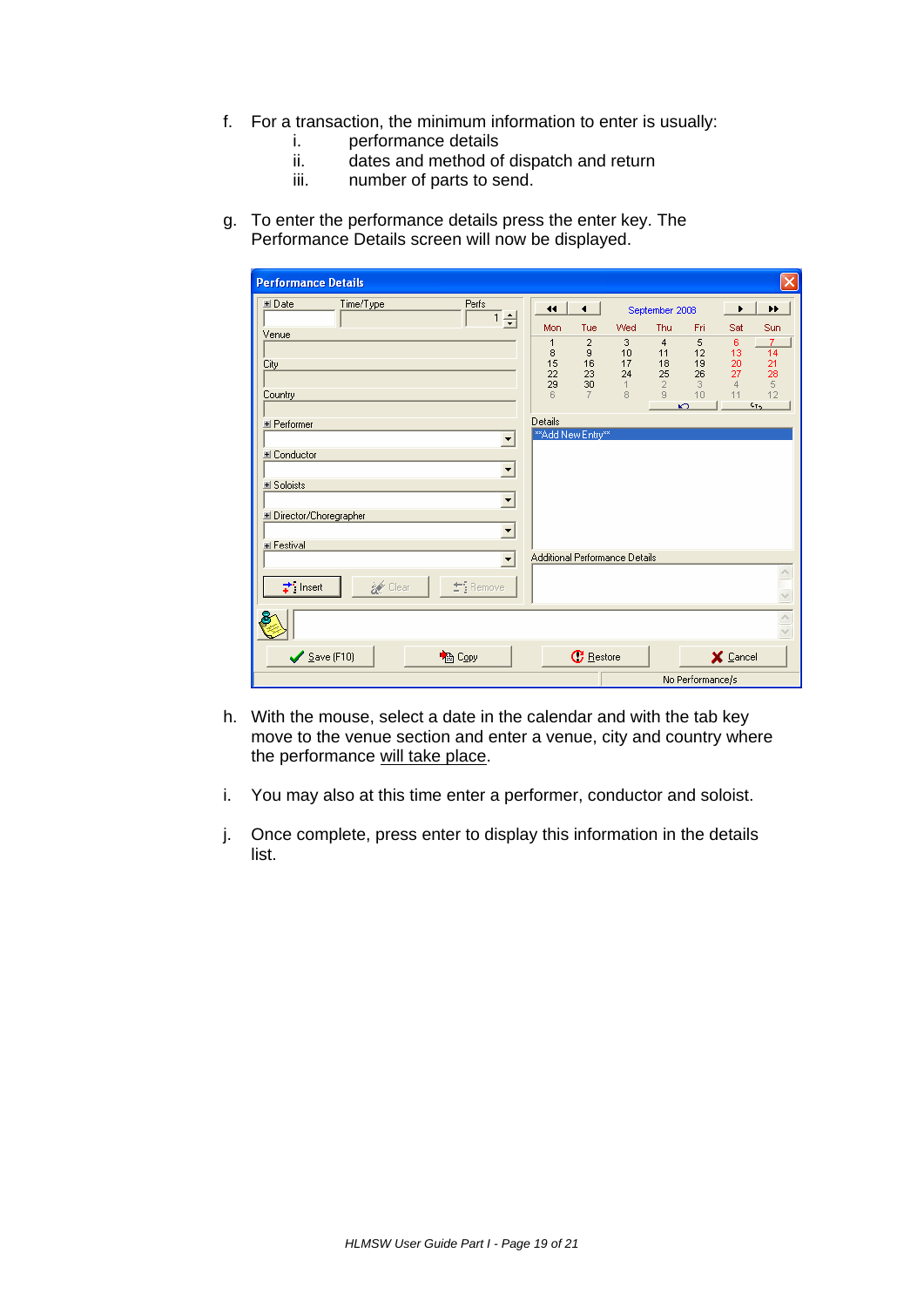k. To enter a SECOND performance, click on a different date in the calendar. If the performer details and venue are the same, press enter to insert this date. If they are not, enter new details, and then press enter.

| <b>Performance Details</b>                                                                                                                                                                                                                                    |                                                                                                                                                                                                                                                                                                                                                                                                                                                                                                                                                                                                                     |
|---------------------------------------------------------------------------------------------------------------------------------------------------------------------------------------------------------------------------------------------------------------|---------------------------------------------------------------------------------------------------------------------------------------------------------------------------------------------------------------------------------------------------------------------------------------------------------------------------------------------------------------------------------------------------------------------------------------------------------------------------------------------------------------------------------------------------------------------------------------------------------------------|
| Perfs<br>国 Date<br>Time/Type<br>그러<br>Venue<br>City<br>Country<br>El Performer<br>$\blacktriangledown$<br>El Conductor<br>$\blacktriangledown$<br>国 Soloists<br>$\blacktriangledown$<br>H Director/Choregrapher<br>$\blacktriangledown$<br><b>El Festival</b> | $\blacktriangleleft$<br>$\leftarrow$<br>₩<br>September 2008<br>٠<br>Thu<br>Sat<br>Sun<br>Mon<br>Tue<br>Wed<br>Fri<br>3<br>5<br>6<br>$\overline{\mathbf{c}}$<br>4<br>7<br>1<br>$\overline{9}$<br>8<br>10<br>12<br>13<br>11<br>14<br>16<br>$\frac{20}{27}$<br>15<br>18<br>$21$<br>$28$<br>$5$<br>$12$<br>17<br>19<br>22<br>23<br>25<br>24<br>26<br>29<br>30<br>$\overline{2}$<br>$\Delta$<br>$\mathbf{1}$<br>3<br>8<br>$\overline{a}$<br>10<br>11<br>6<br>4T <sub>2</sub><br>$\mathbf{K}$<br>Details<br><sup>**</sup> Add New Entry**<br>18/09/2008 (1) City Hall, Oxford [GB]<br>19/09/2008 (1)<br>0SO<br>c. Karajan |
| $\blacktriangledown$                                                                                                                                                                                                                                          | Additional Performance Details                                                                                                                                                                                                                                                                                                                                                                                                                                                                                                                                                                                      |
| $\overrightarrow{+}$ Insert<br>$\pm$ Remove<br>a Clear                                                                                                                                                                                                        | $\langle \ \rangle \   \ \rangle$                                                                                                                                                                                                                                                                                                                                                                                                                                                                                                                                                                                   |
| $\sqrt{\frac{S}{2}}$ ave (F10)<br>ha Copy                                                                                                                                                                                                                     | $\mathbf C$ Restore<br>X Cancel                                                                                                                                                                                                                                                                                                                                                                                                                                                                                                                                                                                     |
|                                                                                                                                                                                                                                                               | 2 Performance/s                                                                                                                                                                                                                                                                                                                                                                                                                                                                                                                                                                                                     |

- l. Press **F10** to close the performance details section.
- m. A review of this information is now displayed on the transaction screen.

|        | <b>Edit Window (F7)</b>                                 |                                                                   |
|--------|---------------------------------------------------------|-------------------------------------------------------------------|
|        | Smith J. [] Symphon]<br>8:1                             | X16178<br>T: 631275<br><b>Invoice</b><br>Detail                   |
|        | <b>Transaction Type</b>                                 | Number<br><b>Date Required</b><br>$\overline{\mathbf{v}}$ Invoice |
|        | Hire                                                    | 631275<br>7/09/2008<br>雛<br>Cancelled                             |
|        | Performance Type                                        | <b>Transaction Status</b><br>Date To Send                         |
|        | 1st Broadcast (BBC, delayed)                            | 7/09/2008<br>Ready for Despatch                                   |
|        | <b>Performance Details</b>                              | Date Sent<br>Priority<br><b>Duration</b>                          |
|        | 18/09/2008 - 19/09/2008 (2)<br>$\overline{\phantom{a}}$ | 0:45:0<br>Normal                                                  |
|        | City Hall                                               | Due Back<br>Send By                                               |
|        | Oxford UNITED KINGDOM                                   | 3/10/2008<br>艇<br>Usual Method<br>$=$                             |
|        | <b>OSO</b>                                              | Date Received<br>Send To                                          |
|        | c. Karajan                                              | €<br>*Invoice Address*                                            |
|        | <b>Customer Order No</b>                                | Late Return<br><b>Consignment Number</b>                          |
|        |                                                         | €                                                                 |
|        | <b>Transaction Notes</b>                                | <b>M</b> Archive<br><b>Transaction Information</b>                |
| EWMODE |                                                         |                                                                   |

n. Now with the tab key, move to the "send by" drop-down menu and select a method of shipping.